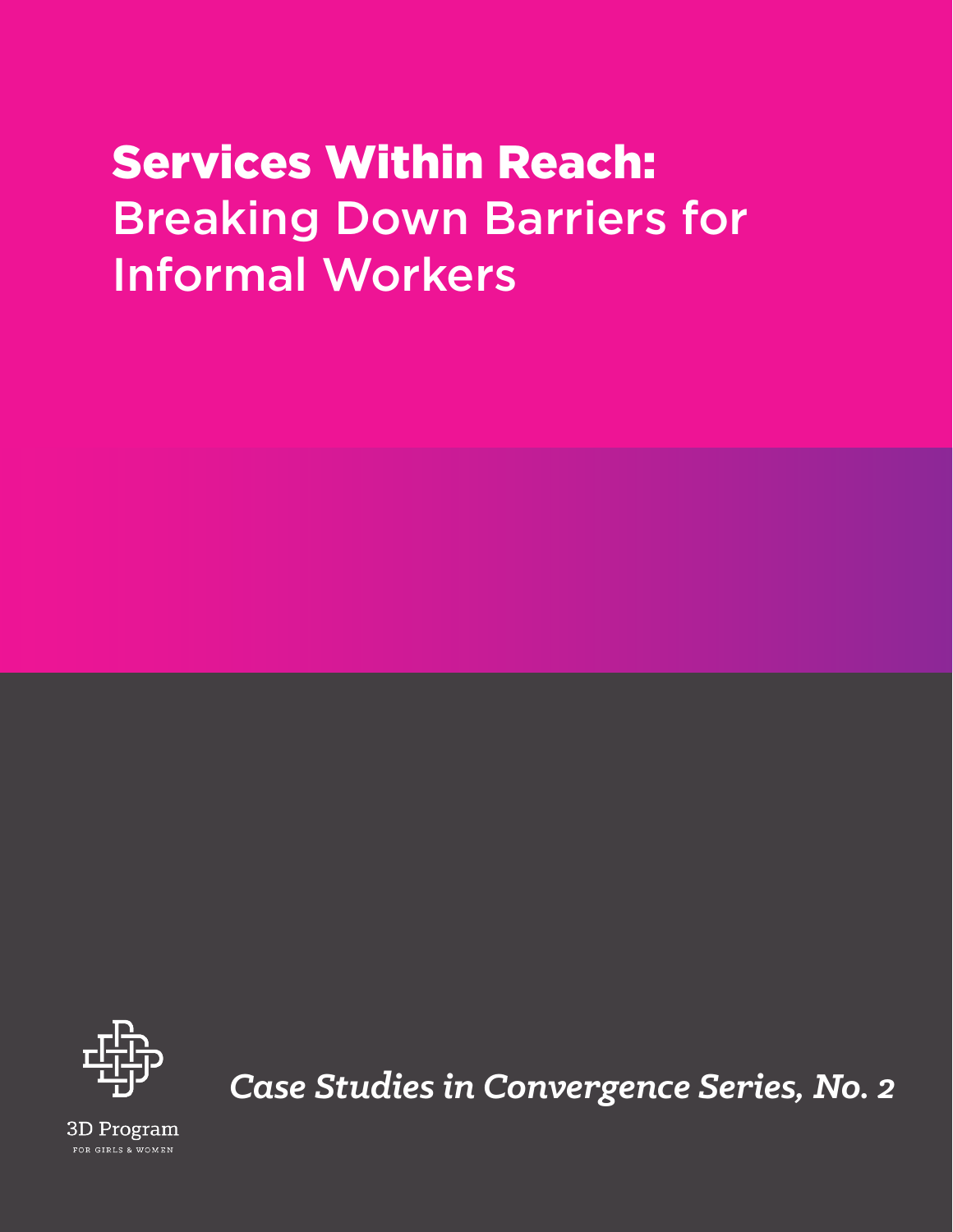# **Case Studies in Convergence Series, No. 2**



**Kagad Kach Patra Kashtakari Panchayat (KKPKP)** is a trade union in Pune, India, that brings together waste pickers, itinerant waste buyers, waste collectors and other informal recyclers. We recover, collect, categorise and sell scrap materials for recycling. We also provide garbage collection, composting and related waste management services. Our members are self employed workers.

Website: http://www.kkpkp-pune.org/



**SWaCH** is India's first wholly-owned cooperative of self-employed waste collectors and other urban poor. It is an autonomous enterprise that provides front-end waste management services to the citizens of Pune. Our mission is to engage an entrepreneurial workforce of waste pickers into an efficient, responsive and accountable oragnisation and work in partnership with the municipal solid waste management system to transform the SWM situation in Pune. SWaCH envisions a society that is socially just, economically equitable, culturally plural, politically democratic, environmentally sustainable, peaceful and humane.

Website: https://swachcoop.com/



The **3D Program for Girls and Women** advances gender equality and girls' and women's empowerment by helping local governments work more efficiently across departments, and with civil society and the private sector, to increase economic opportunities for girls and women and address their health, education and safety needs.

FOR GIRLS & WOMEN

Website: https://the3dprogram.org/

This report is part of the 3D Program's *Case Studies in Convergence Series* which documents insights and lessons learned from pilot initiatives implemented by the program and our partners to demonstrate convergent solutions to advance gender equality and generate recommendations for stakeholders in government, civil society and the private sector. Pilot initiatives are being implemented in response to priority issues raised by girls and women through collective platforms in Pune City and District, Maharashtra, India.

Suggested citation:

"Services Within Reach: Breaking Down Barriers for Informal Workers." *Case Studies in Convergence Series*, no. 2, Washington, DC: 3D Program for Girls and Women, 2020.

© 3D Program for Girls and Women, United Nations Foundation, September 2020. All rights reserved.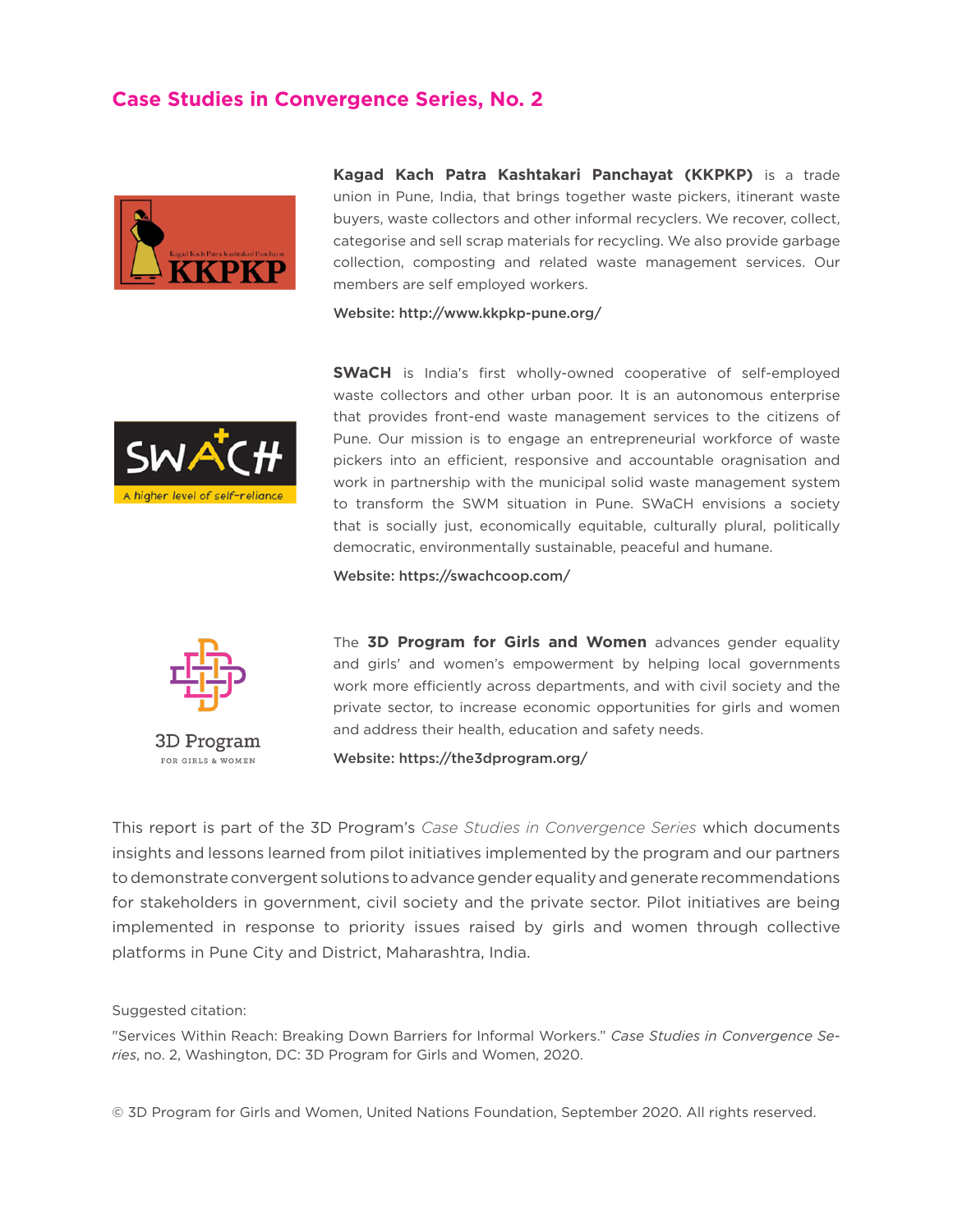# **Foreword and Acknowledgements**

This case study documents findings from the first year of implementation of a unique service delivery model for informal workers in Pune City in India. The hub-and-spoke model, comprised of a central workers resources center or Kashtakari Sadhan Kendra and a network of communitybased satellite centers or Kashtakari Seva Kendras, is being implemented by the waste pickers' union Kagad Kach Patra Kashtkari Panchayat (KKPKP) and cooperative SWaCH. The goal of the model is to improve access by waste pickers, and ultimately other informal workers, to programs, opportunities and benefits they are entitled to.

The 3D Program for Girls and Women facilitates convergence of services and partners to strengthen programs for girls and women. We are proud to partner with KKPKP and SWaCH in this effort because the model skillfully demonstrates how to converge access to a range of services from across various sectors through a decentralized model with a broad reach.

The Kashtakari model was put in place in Pune City about a year before the COVID-19 pandemic struck. Pune City has been hit hard by COVID-19. At the beginning of the pandemic, waste pickers were deemed essential workers in Pune and with the support of KKPKPK and SWaCH have courageously provided vital waste management services at significant risk to themselves and their families. Many programs and services they rely on have been disrupted and long-standing disparities and barriers to access have been exacerbated. The model was designed to address those disparities and barriers well before the COVID-19 pandemic. With some adjustments, it is now proving to be effective in facilitating vital flows of information and lifesaving supplies during the crisis. By demonstrating its effectiveness during the COVID-19 crisis, the model has gained support among KKPKP members, and partnerships with local government and other organizations have been accelerated. The need for convergence in a decentralized way has been validated, and those who staff the centers have been empowered as community mobilizers.

Special thanks go to Lakshmi Narayanan, Poornima Chikarmane and the leadership of KKPKP and SWaCH for their visionary work to ensure that waste pickers and their families have access to the opportunities and resources they are entitled to. Thank you to Maitreyi Shankar who staffs the central Kashtakari Sadhan Kendra, and Sayali Pradeep who coordinates the Kashtakari Seva Kendras or satellite centers, located in slum communities across Pune City. Thanks to the enumerators, Sunbais (community mobilizers) and volunteers who staff the kendras. We hope by telling their stories, their work will be recognized and emulated.

Finally, we extend our admiration and gratitude to the members of KKPKP and SWaCH, who continue to show courage and power in their contributions to Pune City and through their collective action.

#### Sia Nowrojee

Executive Director, 3D Program for Girls and Women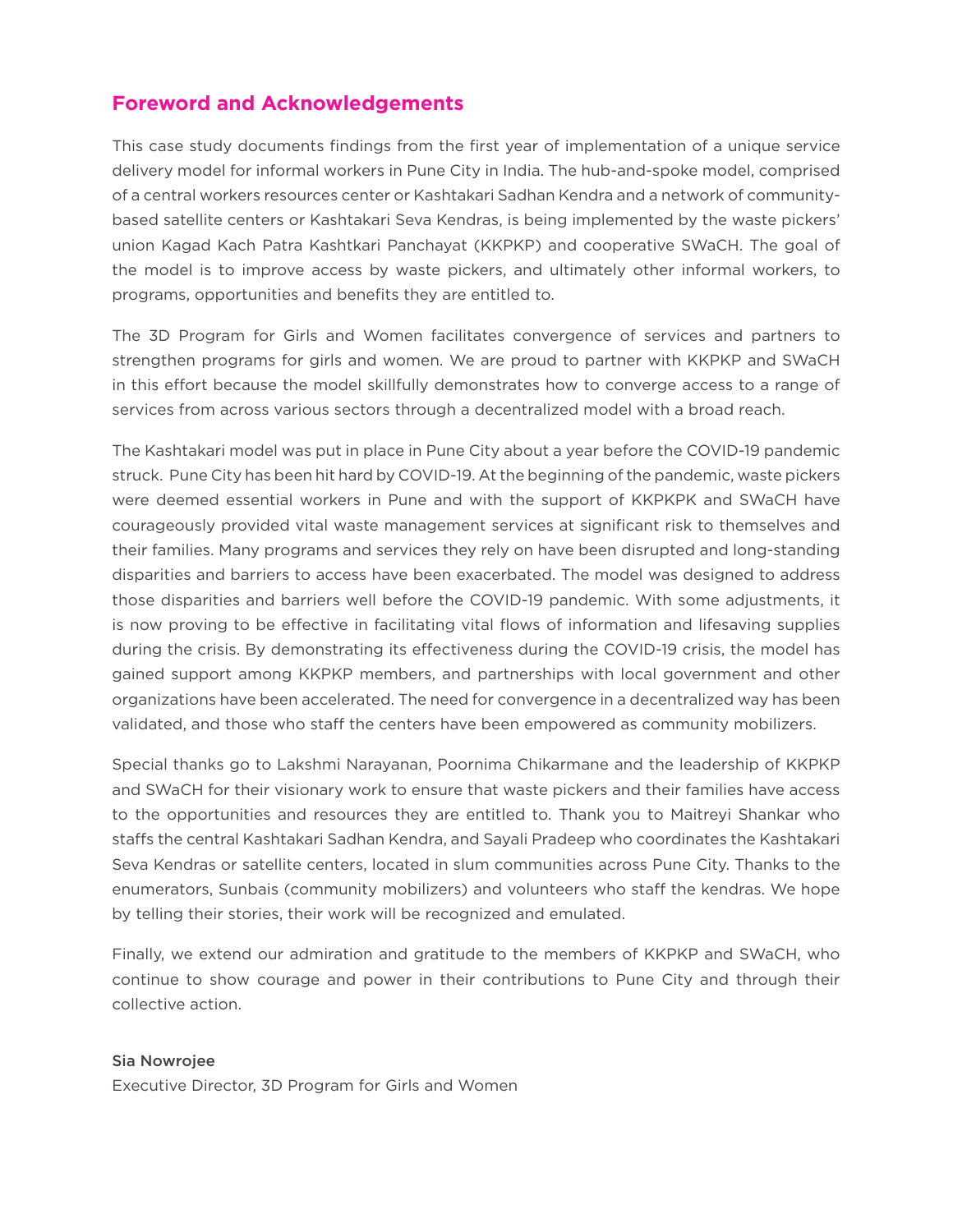# **INTRODUCTION**

The waste pickers of Pune provide an essential service for Pune City in Maharashtra, India. Organized by the union Kagad, Kach, Patra Kashtakari Panchayat (KKPKP) and the cooperative SWaCH, over 3,500 waste pickers service around 840,000 households of the city daily, collecting waste from each doorstep, and either composting it or taking it to secondary collection points. They provide reliable, reasonably priced garbage collection and materials management services to 840,000 properties, collect 1,100 tons per day (TPD) of waste, divert 200 TPD of waste from landfills, compost 3 TPD of waste and are often the sole breadwinners of their families. Depending on their work schedule, waste pickers earn a range of INR 10,000-15,000 (approximately USD 140 to 210) a month.

About 80% of all waste pickers in the city are Dalit women who live in slums and face discrimination. Due to advocacy through collective action by the union, they are eligible for social services and entitlements, including scholarships for their children, subsidized health care and insurance policies and housing allowances and food rations. In 2015, the Maharashtra Right to Public Services Act was passed to increase access to government services and make government departments accountable. The implementation of the Act is overseen by the Maharashtra Commission for the Right to Services and the online Aaple Sarkar (our government) portal and application facilitates provision of specified services.

Those without access to the internet can in theory access services through various municipal citizen service centers. Additionally, KKPKP has run a helpline since 2018 to assist waste pickers with various issues, including accessing government programs.

However, these pathways to inclusion are hampered by a range of barriers, resulting in underusage of government benefits. An analysis of scheme enrolment, outreach to waste pickers, and a review of calls to the KKPKP helpline revealed a range of barriers to access, including:

- Lack of information and knowledge among waste pickers about schemes and benefits, about changes to schemes and eligibility requirements, as well as lack of outreach by the government to informal workers.
- Enrolment challenges, including confusing and changing eligibility criteria, cumbersome documentation requirements, inaccessible digitized application processes due to poor access to phone and internet coverage, and high opportunity costs, including income lost and transportation and time costs to reach municipal citizen service centers during work hours.
- Systemic failures, including inadequate and problematic financing of schemes, complex implementation architecture, and failure to act and lack of accountability of officials.<sup>1</sup>

1 For more information on barriers to access and the actions KKPKP is taking to overcome them, see Poornima Chikarmane, with Sia Nowrojee and Kalkidan Shebi, *Pathways to Inclusion: Social Protection and Public Services*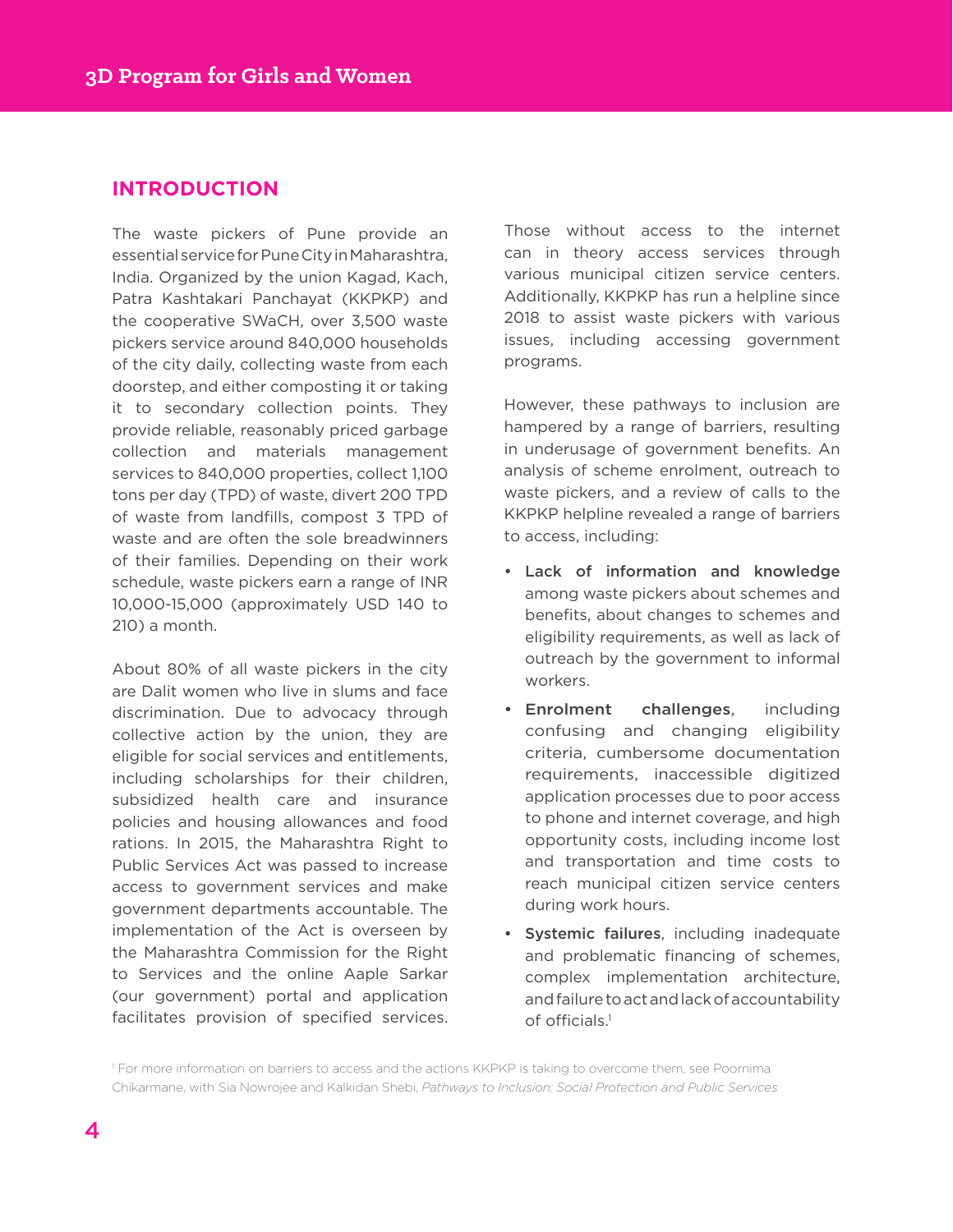To address these barriers, KKPKP is working with their members and advocating with the Municipal Corporation of Pune (PMC) to ensure waste pickers receive the benefits and services they have a right to and create practical avenues to increase awareness of and enrolment in programs across all sectors.

To this end, an innovative hub-and-spoke service delivery model was implemented in Pune City, to bring information and enrolment support about a range of schemes from across sectors to waste pickers in the communities in which they live. The model was developed through a partnership between KKPKP, SWaCH and the 3D Program for Girls and Women, and was implemented as a demonstration project to increase social inclusion of informal workers across Pune City. The model provides a decentralized option that converges access to programs from a variety of sectors and service providers and enables waste pickers and other informal workers to receive the help they need to access the programs they are entitled to in one convenient place and at convenient times. An additional objective is to create a replicable model that can be accessed by other informal workers with multiple vulnerabilities, such as domestic workers and street vendors, within the jurisdictions of the PMC and the Pimpri Chinchwad Municipal Corporation (PCMC) in Pune City and other cities across India.

The model benefits from the ongoing advocacy by KKPKP and SWaCH to facilitate the socioeconomic empowerment

of their members. This includes advocacy at the municipal, state and national levels to ensure that current information about programs is shared with marginalized populations; that eligibility requirements and enrolment procedures for programs are streamlined; and that informal workers, including waste pickers are included in new or revised programs. KKPKP representatives often meet with local and state government officials, organize community meetings with local officials, and engage in policy advocacy at the national level on issues ranging from pensions to universal health care.

The model also benefits from the strength of the collective action of the KKPKP and SWaCH members themselves, which has established waste pickers as a recognized and respected group of professionals who contribute to municipal processes and health, engage directly with citizens, and have a collective voice that can and should be heard.

This case study describes the operations and outcomes of the model in its first year of operation. It captures insights and lessons learned in this early phase, and offers recommendations based on what we have learned to date about engaging informal workers and removing barriers to their access to social programs and entitlements. It also captures the role the model and its staff have played during the COVID-19 pandemic, leveraging its reach within vulnerable communities, to ensure that they receive the support and resources they need.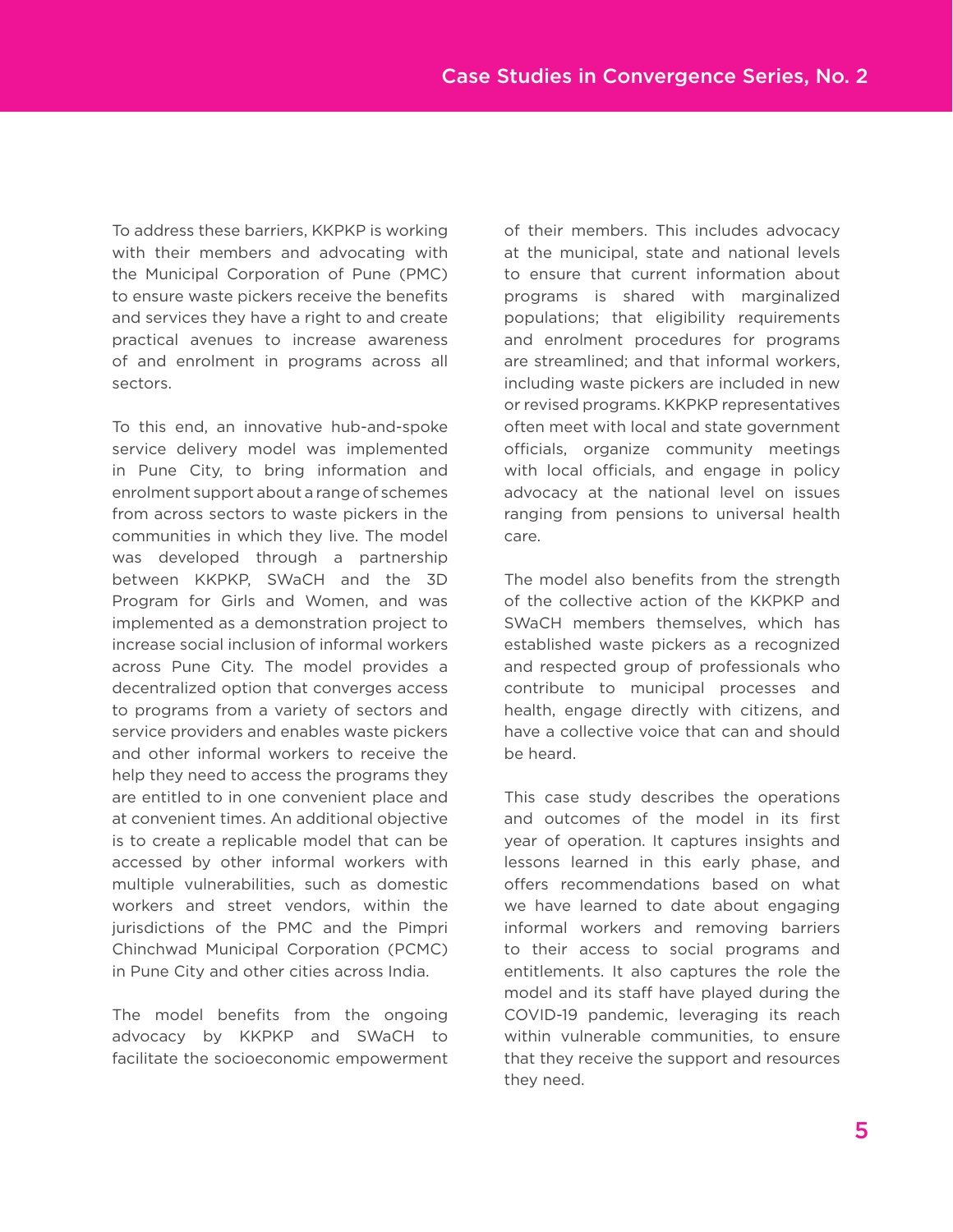### **PROGRAM MODEL**

#### **Decentralized and Accessible**

KKPKP's hub-and-spoke model, the Kashtakari model, was designed to efficiently link waste pickers to public service delivery systems and private programs across sectors. The hub of the system, the central Kashtakari Sadhan Kendra, includes the Kashtakari Helpline, the next iteration of an existing helpline, to facilitate access to services, and a team of responsive advocates who conduct advocacy, help file and address grievances, and collect and analyze data. They also provide back-end support to nine decentralized, communitybased Kashtakari Seva Kendras (KSKs) that serve as the spokes in the model to facilitate information sharing, problem solving



### **Figure 1: The Kashtakari Model**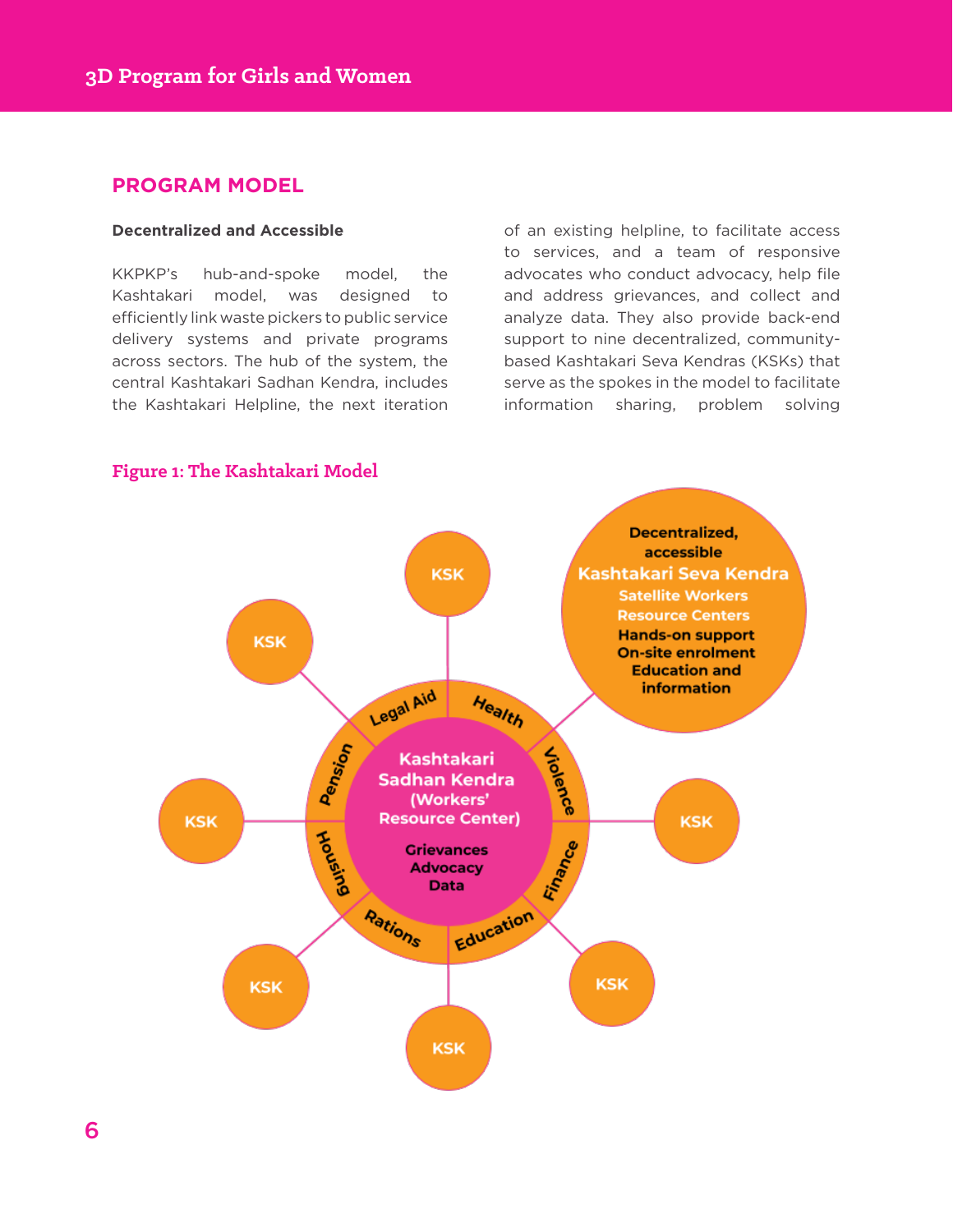and on-site enrolment for entitlements and programs across multiple sectors and services, including health, education, housing, pensions, food rations and legal services (Figures 1 and 2). Implementation of the model began in July 2019, with KSKs progressively added in different locations.

#### **Strategically Located**

Currently there are eight KSKs within the jurisdiction of the PMC and one in neighboring PCMC, each catering to approximately 500-700 KKPKP members. The locations of each kendra and the

### **Figure 2: Services Provided by the Kashtakari Model**

| <b>DEATH</b>                                                                                                                                                                       | <b>FINANCE</b>                                                                                                                                               | <b>HOUSING</b>                                                                                                                                              |
|------------------------------------------------------------------------------------------------------------------------------------------------------------------------------------|--------------------------------------------------------------------------------------------------------------------------------------------------------------|-------------------------------------------------------------------------------------------------------------------------------------------------------------|
| Accidental death insurance, life<br>insurance schemes                                                                                                                              | Loans, assistance with<br>banking, assistance with cash<br>transfers, other                                                                                  | Property disputes,<br>property transfers, other                                                                                                             |
|                                                                                                                                                                                    |                                                                                                                                                              |                                                                                                                                                             |
| <b>EDUCATION</b>                                                                                                                                                                   | <b>FOOD RATIONS</b>                                                                                                                                          | <b>PENSION</b>                                                                                                                                              |
| Career guidance, scholarships,<br>loans, admissions to schools<br>and colleges, supplies, other                                                                                    | Issues with ration cards,<br>issues receiving rations,<br>receiving emergency rations                                                                        | Disability, HIV, old age and<br>retirement pensions,<br>programs for widows                                                                                 |
|                                                                                                                                                                                    |                                                                                                                                                              |                                                                                                                                                             |
| <b>VIOLENCE</b>                                                                                                                                                                    | <b>HEALTH</b>                                                                                                                                                | <b>LEGAL</b>                                                                                                                                                |
| Domestic violence, sexual<br>violence, violence between<br>members, violence perpetrated<br>by citizens, violence in the<br>community                                              | Accidents, medical assistance,<br>access to hospital services,<br>assistance with prescriptions<br>and reimbursement, follow-<br>up, menstrual health, other | Legal aid to address arrest<br>of waste pickers or family<br>members, fraud, life-<br>threatening issues, marriage<br>counseling, missing persons,<br>other |
|                                                                                                                                                                                    |                                                                                                                                                              |                                                                                                                                                             |
| <b>COVID-19 RESPONSES</b>                                                                                                                                                          | <b>WORK</b>                                                                                                                                                  | YOUTH MOBILIZATION                                                                                                                                          |
| Information and guidelines,<br>tracking cases, quarantine<br>support, data collection,<br>advocacy, emergency food<br>rations, menstrual health<br>supplies, medicine distribution | Complaints against staff,<br>contractor complaints,<br>membership, job searches,<br>payment complaints, space<br>for recycling, violence at work             | Youth awareness raising<br>sessions (sexuality and<br>relationships, early marriage,<br>child labor, environmental<br>issues, other)                        |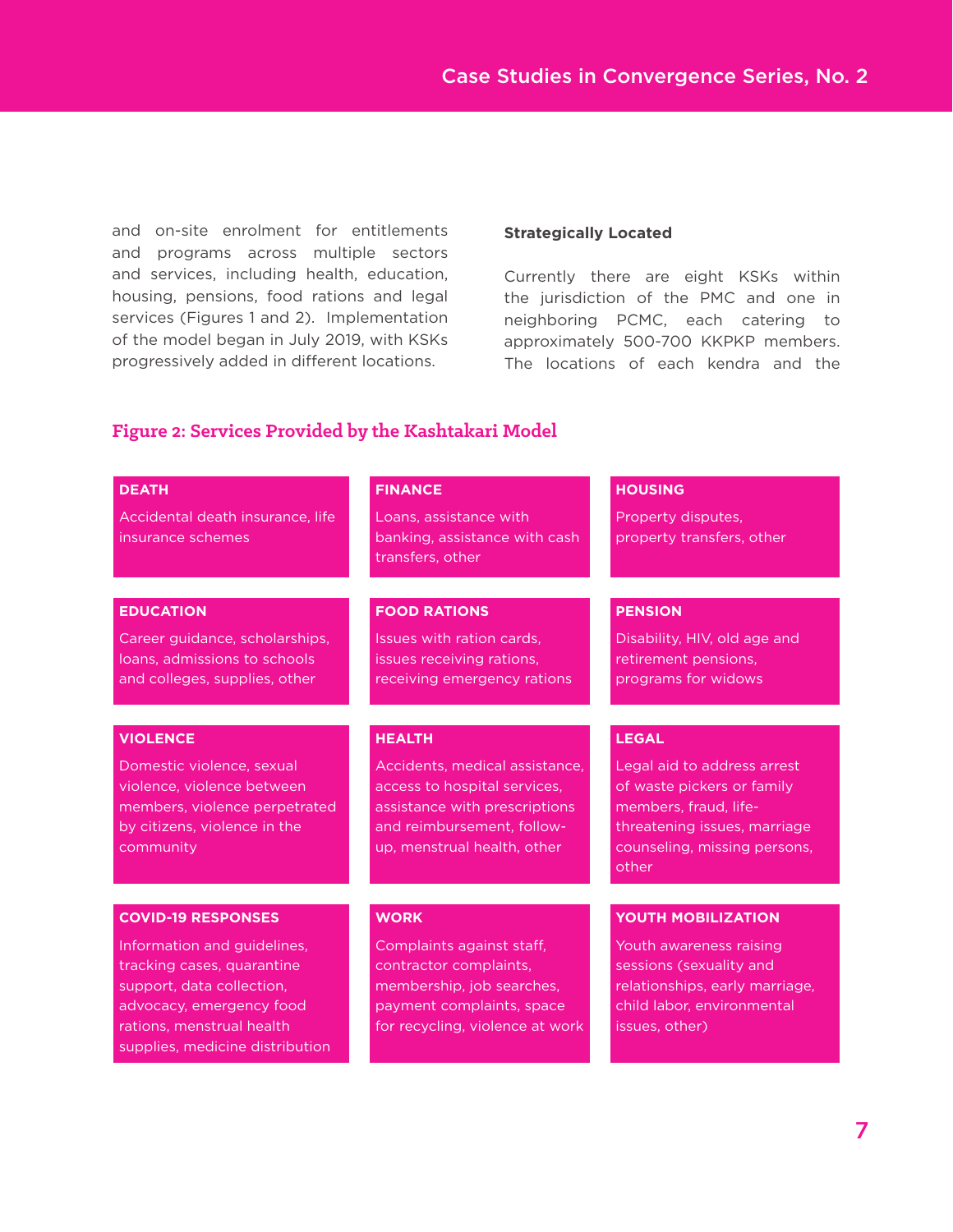members assigned to each were decided based on demographic densities. All but one are housed in municipal spaces, formally or informally allocated to KKPKP by the PMC Social Development Department, Solid Waste Management Department or elected representatives of the PMC. The KSKs are locally governed by pratinidhis (waste picker representatives) who live in those locales.

#### **Locally Staffed**

Each kendra is staffed with a local team, consisting of an enumerator and two community mobilizers, who typically are Sunbais (daughters-in-law) of the waste pickers, and youth volunteers. When each kendra opened, an introductory meeting was held with enumerators, Sunbais, youth leaders and pratinidhis to understand, reflect and discuss the plans, and commit to their respective roles.

Enumerators ensure that members have the required documentation and help them access entitlements under several municipal, state and central government schemes in various sectors, including health, education, legal aid, credit, housing and social security. Digitally literate, enumerators are equipped with internet connectivity and basic equipment, including furniture, a laptop, printer, scanner and stationery. They are trained in digital uploading of data, government systems and processes, minimum criteria requirements, and steps to ensure enrolment in various schemes. Each month, an effort is made to increase

the range of schemes the enumerators cover, without overloading them. Most of the enumerators live close to the KSKs and work between noon and 8 pm, a timeframe that is convenient for the waste pickers.

Sunbais or Community Mobilizers are young women, typically daughters-in-law of the waste pickers. They are trained in digital literacy and communications skills, including how to communicate with members, using mobile phones and social media to gather and share information, conduct conference calls, and take and share photos of documents. To date, KKPKP has organized digital literacy training conducted by college students and corporate information technology engineers and communications skills training conducted by a partner NGO. Through in-house training by the union, the Sunbais are also equipped with relevant knowledge about government schemes to mobilize members. While the Sunbais use their own smart phones, KKPKP provides SIM cards and internet access. They are encouraged to get their license to drive a scooter to be able to cover their full catchment area. To facilitate consistent communication between Sunbais and the union, KKPKP has assigned one activist to serve as the point of contact. See Box 1 for Sunbai responsibilities and activities.

Youth Volunteers, young men and women who are the children of waste pickers, are emerging as an active pressure group, driving the community towards broader social change by engaging in social issues. KKPKP's youth program encourages youth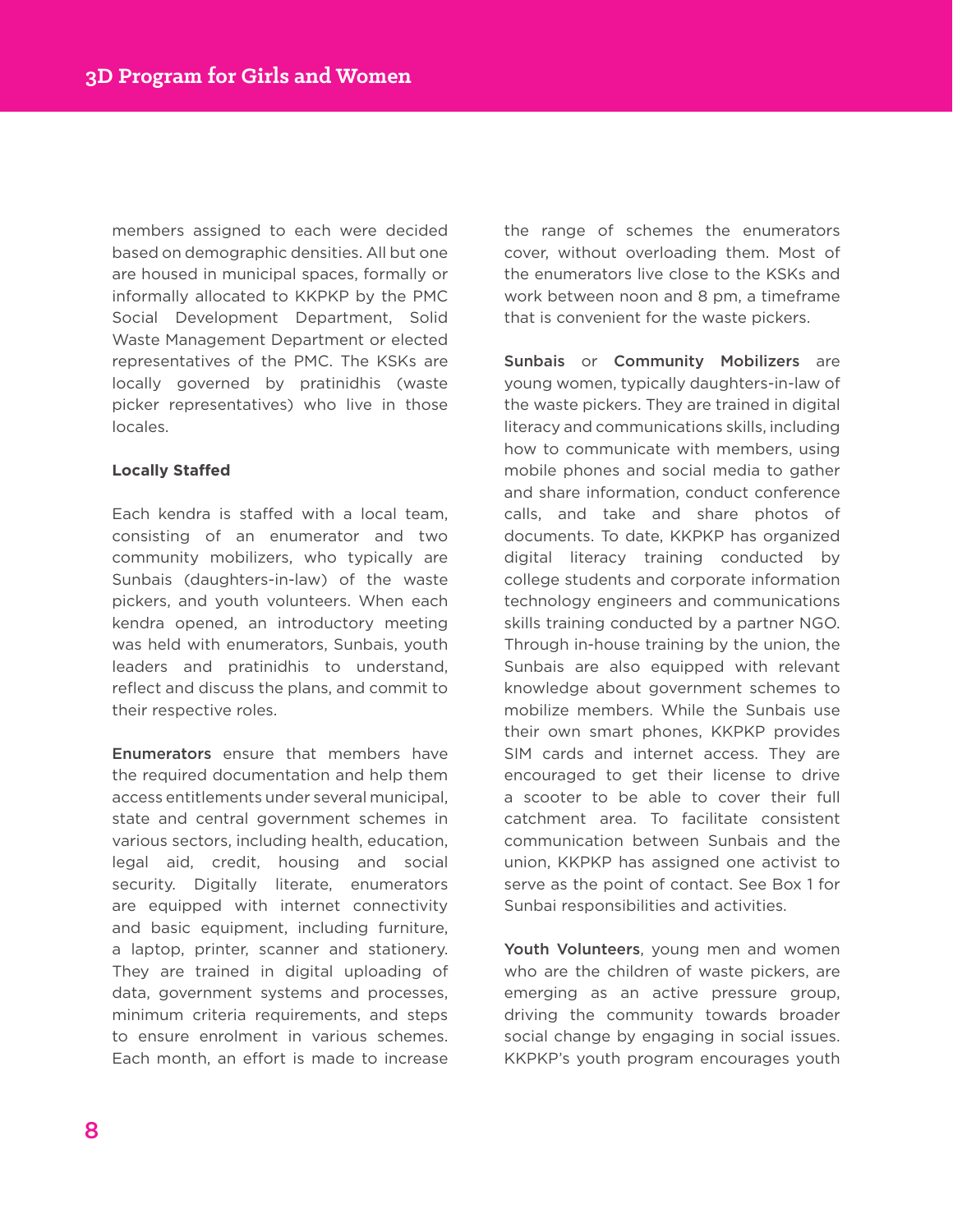# **Box 1: Sunbais at Work**

As community mobilizers, the Sunbais have engaged in the following activities:

- Member mapping: Each Sunbai covers a geographic area that includes 500 to 700 members. They are responsible for connecting with those members, documenting contact information and household composition, and identifying the needs and vulnerabilities that could be addressed through government and other programs and services.
- Facilitating educational schemes: Sunbais identify the children of waste pickers who are eligible for private and government scholarships, including those who are doing well in school and those in difficult circumstances. They then mobilize them to gather their documents and visit the enumerators to fill and submit the application forms. The Sunbais also distribute scholarship checks to children who are awarded scholarships, provide progress reports to scholarship providers and organize programs to celebrate the achievements of scholarship recipients.
- Accompanying members: Sunbais accompany members to ensure that they receive the services or benefits they are eligible for.
- Intervening in cases of violence: Some Sunbais have intervened in cases of domestic violence and have called and engaged the police.
- Documenting needs: Sunbais have played an important role in documenting and sharing the needs of members with the union, particularly during crises such as floods and COVID-19.
- Sharing information: Sunbais have used their networks to share messages and information between the union and its members.
- Collecting member fees: The Sunbais serve as decentralized administrators for the union and collect member fees.

participation in community activities to address issues that are relevant to them and the kendras offer additional local platforms through which to engage them. They are supporting the kendras by reporting issues

and supporting members in emergencies, and during the COVID-19 lockdowns, have been instrumental in the distribution of rations.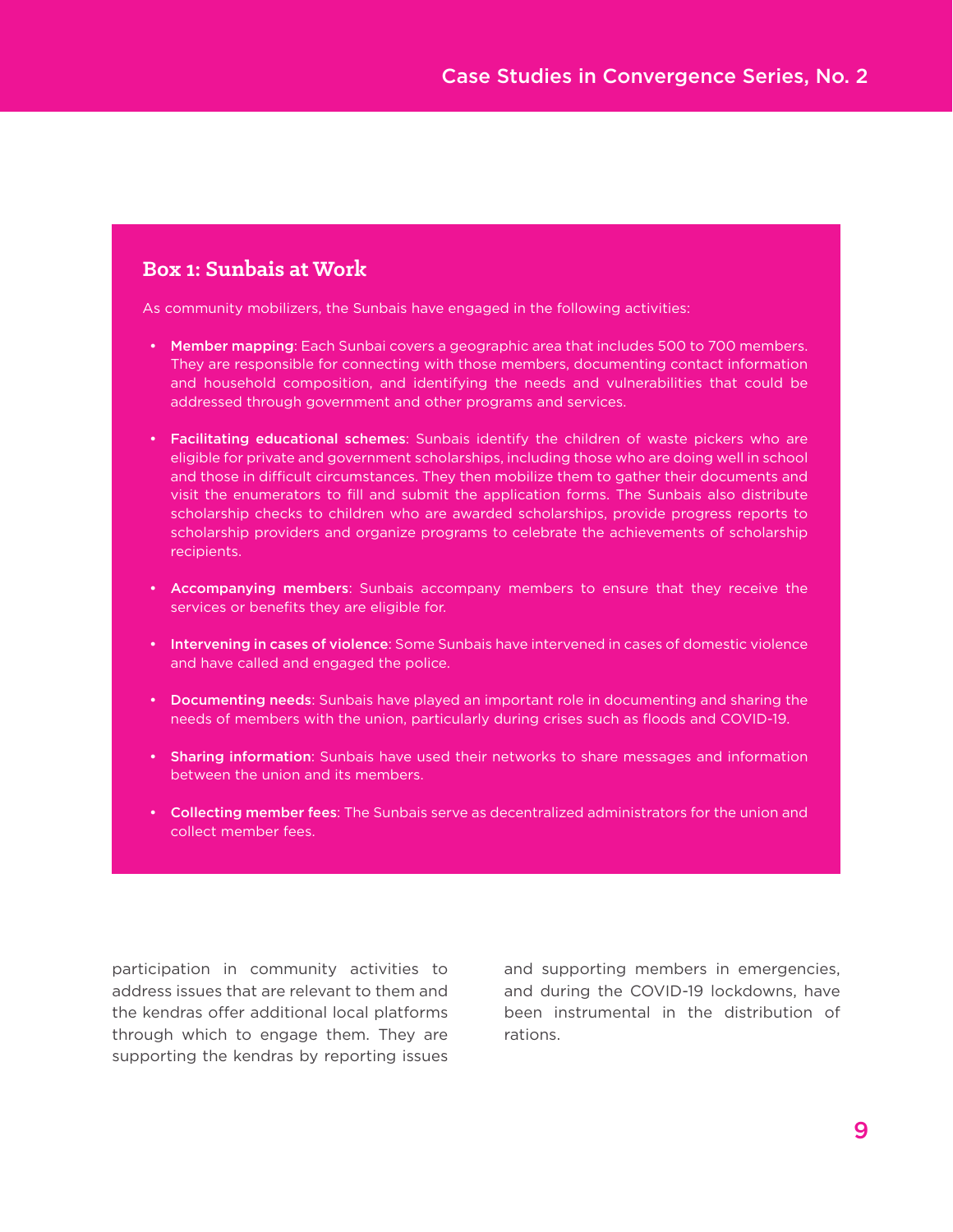### **FINDINGS**

#### **Access to Government Programs Increased**

Since implementation of the Kashtakari model began, enrolment in schemes has increased across most sectors. A comparison of enrolment in 2018 and 2019 found significant increases in enrolment in health schemes and education scholarship schemes. Notably, once the KSKs were in place, enrolment in schemes mitigating the impact of violence and schemes providing rations began for the first time. Data collected in the first quarter of 2020 (before COVID-19 lockdowns began) showed consistent enrolment across sectors with significant enrolment in schemes mitigating the impact of violence (Tables 1 and 2).

#### **Member Satisfaction Improved**

There is no formal system in place yet for union members to provide feedback on how the Kashtakari model is working. However, members have expressed that they appreciate that the KSKs are located in their neighborhood and are open in the



#### **Table 1: Number of People Enrolled in Schemes through the Kendras**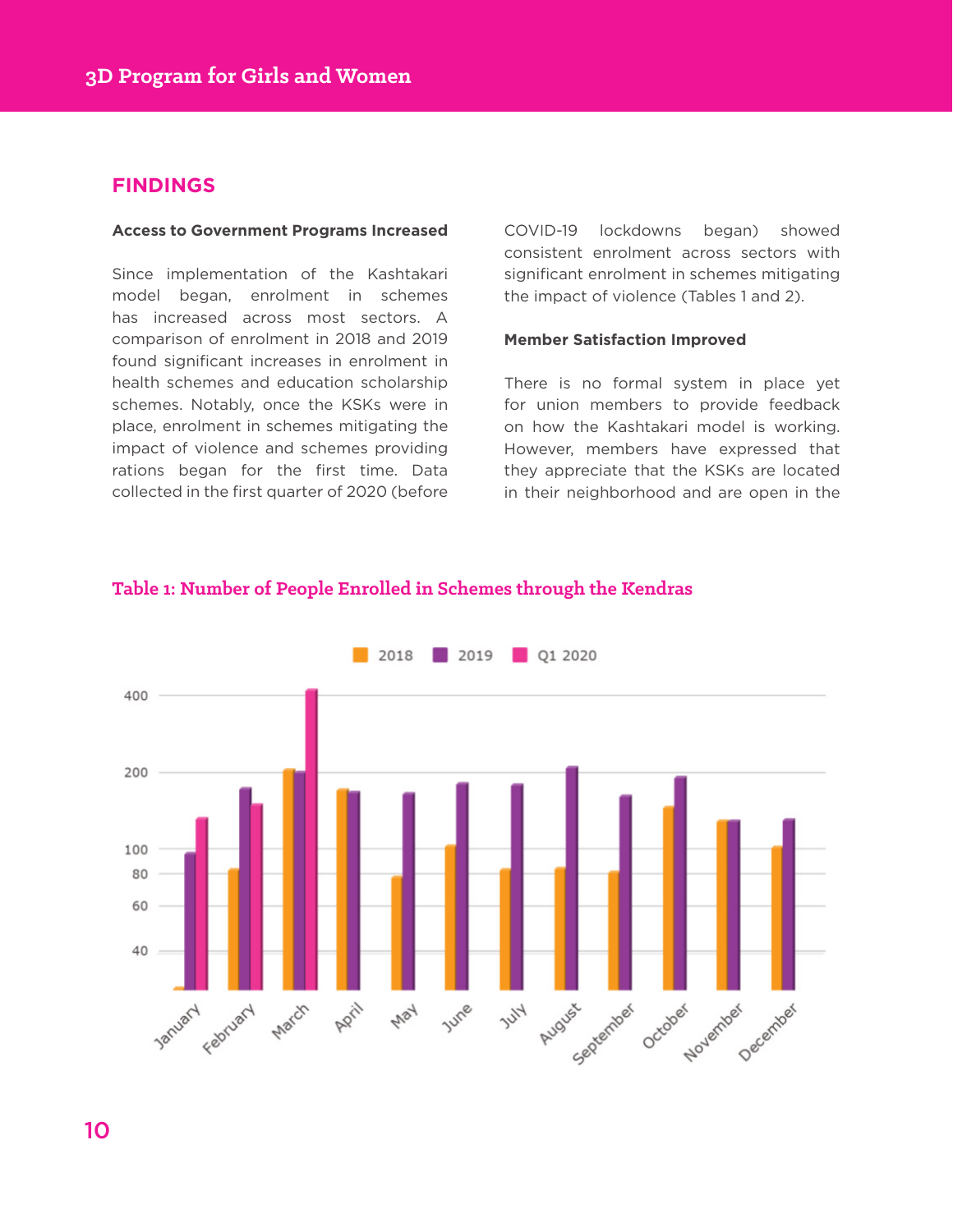

# **Table 2: Number of People Enrolled in Schemes by Sector**

afternoon and evening, after they have finished their workday. This differs from existing municipal support services, which are either located away from where waste pickers live and work or are open only during waste pickers' work hours. While many government schemes have now been digitized, most informal workers do not have access to smart phones or computers, and few know how to troubleshoot digital issues. Members therefore value having an equipped and trained enumerator on-site, in their neighborhood. They also welcome being able to access programs from various departments in one place and not having to go to various municipal departments to submit applications, check on the status of their applications, or file grievances.

#### **Access to Other Programs Increased**

The Kashtakari model has provided KKPKP with an additional platform through which it can link waste pickers and their families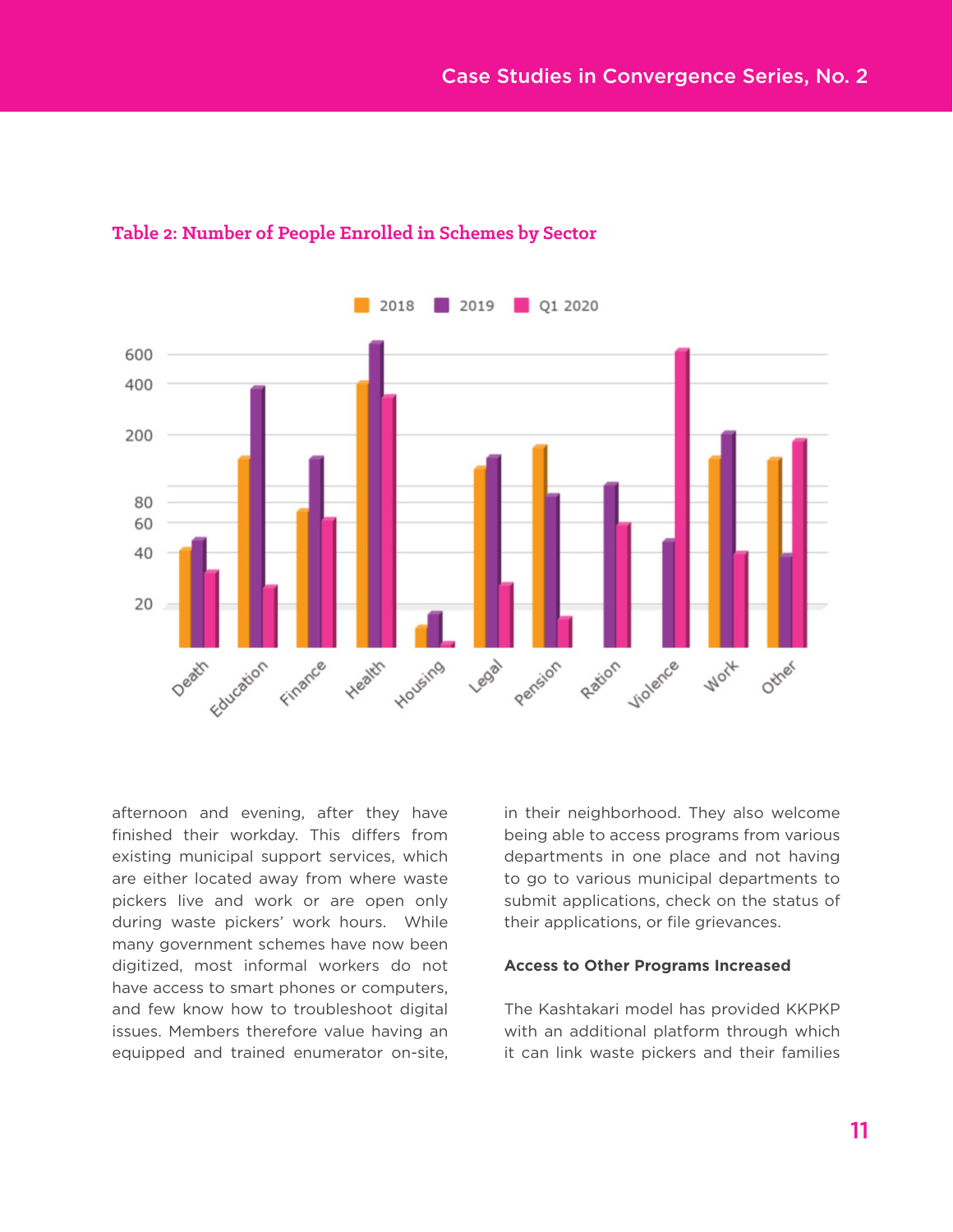# In Their Own Words:

# Sunbais Share Their Experiences

### **Vijeta Salve, 31 Dandekar Pul KSK**

Our organization KKPKP is our extended family. That is why we are called 'Sunbais' (daughters-in-law)! A Sunbai is the backbone of any family, the one who does all the work and addresses every family member's issue lovingly yet firmly. I am proud to be a Sunbai, addressing each KKPKP member's issue. During the times of COVID, we can see the relief members feel when they see that KKPKP has supported them, unlike others who claim to represent them- whether corporators, well-wishers or administrators! Only the organization stood by us, they say.

My experiences with members are mixed. Some speak to me affectionately, while others complain. I explain I have been appointed to be a liaison and since I live near them, they can approach me anytime. It has been a year now and I have a good relationship with most members. They come to my home or call me, share their worries and problems and treat me as their own. They have many problems and sometimes I have no answers, but I keep asking, learning on the job and figuring it out.

A lot of my work is about communication. If I can learn to communicate better, the work will be more effective, I would like to learn computers too and develop new skills and

roles. True satisfaction comes when I actually resolve member issues. I remember when a member's husband was in hospital and the bill was very high. No amount of arguing with the hospital authorities worked. We finally went to the Charity Commissioner, who recommended a reduction. These experiences are fulfilling!

My perspective on work and life has changed, and so has my family's! I had never been beyond my community, but since meetings are organised in different kendras each month, I now travel. I learnt to use Google maps and can travel confidently anywhere. I usually finish most of my house work in the morning. I finish my work as a Sunbai by about 7 pm and then return home and do the remaining housework. Sometimes I have additional field work and get delayed, but my family is supportive. They like the work I do.

My work has changed the dynamics within my family. Everyone views me differently now. They respect me more now, for what I do for others, and for what I am. I now make decisions confidently and my family accepts my point of view without argument. My opinions matter and often shape theirs too. In the same way, KKPKP members also question me less and accept my recommendations.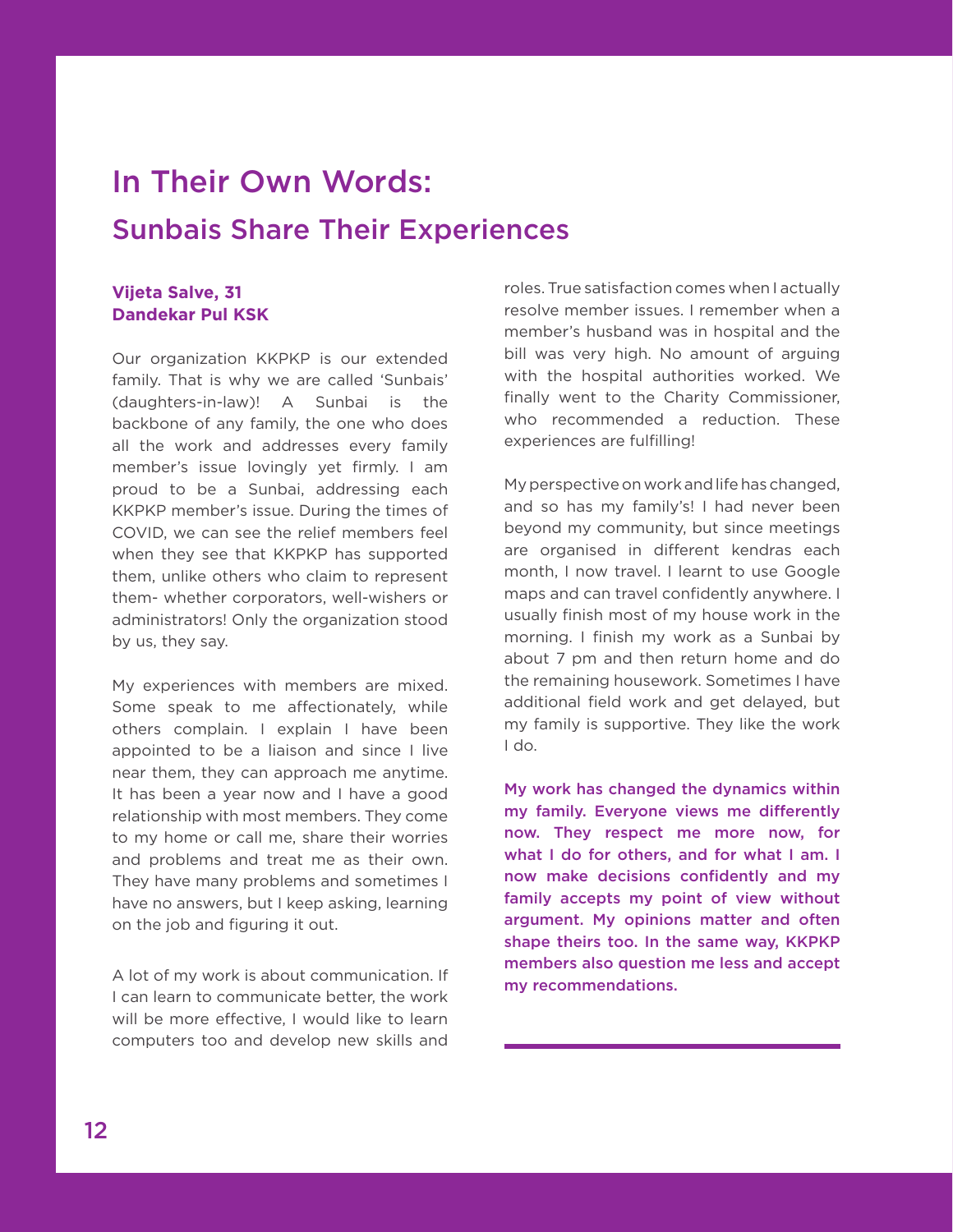#### **Madhuri Baswant, 30 Dandekar Pul KSK**

I have known about the work of KKPKP for a long time. My mother-in-law is a member, so I was already a 'sunbai' of the organisation! And when I got the opportunity to actually work as one and join the group of Sunbais, I grabbed it and I feel like I am working for my family.

Members are all different. Some are active, and others need to be drawn in and convinced. Either way, they consider me a person they can approach for help, challenge and question. And that is fine. As I interact with each member, hear their issues, and share their joys and sorrows, I feel even closer to them. Their satisfaction is my source of inspiration.

When I started this work, I had no experience and was a little apprehensive, especially since I really had not interacted with so many people. I am now an empowered member of society, fulfilling my duties and contributing to significant work.

I understand the various facets of the organization as well as the issues of members better and am also better equipped to help resolve them. My hard work, patience, communication skills, and willingness to follow things through to their resolution have all stood me in good stead, but these are also areas where I can keep growing and improve.

My family is very supportive. They take me seriously and help me with my work, so balancing work and home is easy. The fact that I also bring an income strengthens my position within the home and I command higher respect from everyone due to that as well! Also, the entire community looks at not just me, but my family as well, with respect. This means my family has started valuing me more. I am seen as a responsible, contributing member to society and to my family. Working during the pandemic has also been empowering. Knowing I am needed, even at this time, and can contribute to the sense of security waste pickers feel is gratifying.

#### **Sandhya Jangam, 33 Yerwada KSK**

I enjoy working as a Sunbai. I have become a Sunbai in each member's family! They make me laugh and cry, like every family does, and have accepted me as their own. When I can resolve their issues, I feel I have done something meaningful. Everything is about good communication. We are open and honest with each other. Members share their concerns with us and we make decisions on the best way forward. In a way, this process has helped me with making decisions in my own life.

Balancing work and home is not tough. It's a breeze. My family has been very supportive. They are proud that I've broken from the shackles of 'Chool ani Mool' (the stove and children) and ventured into the real world, brave and confident. I often return home late, but they know the other waste pickers and their issues and understand that it is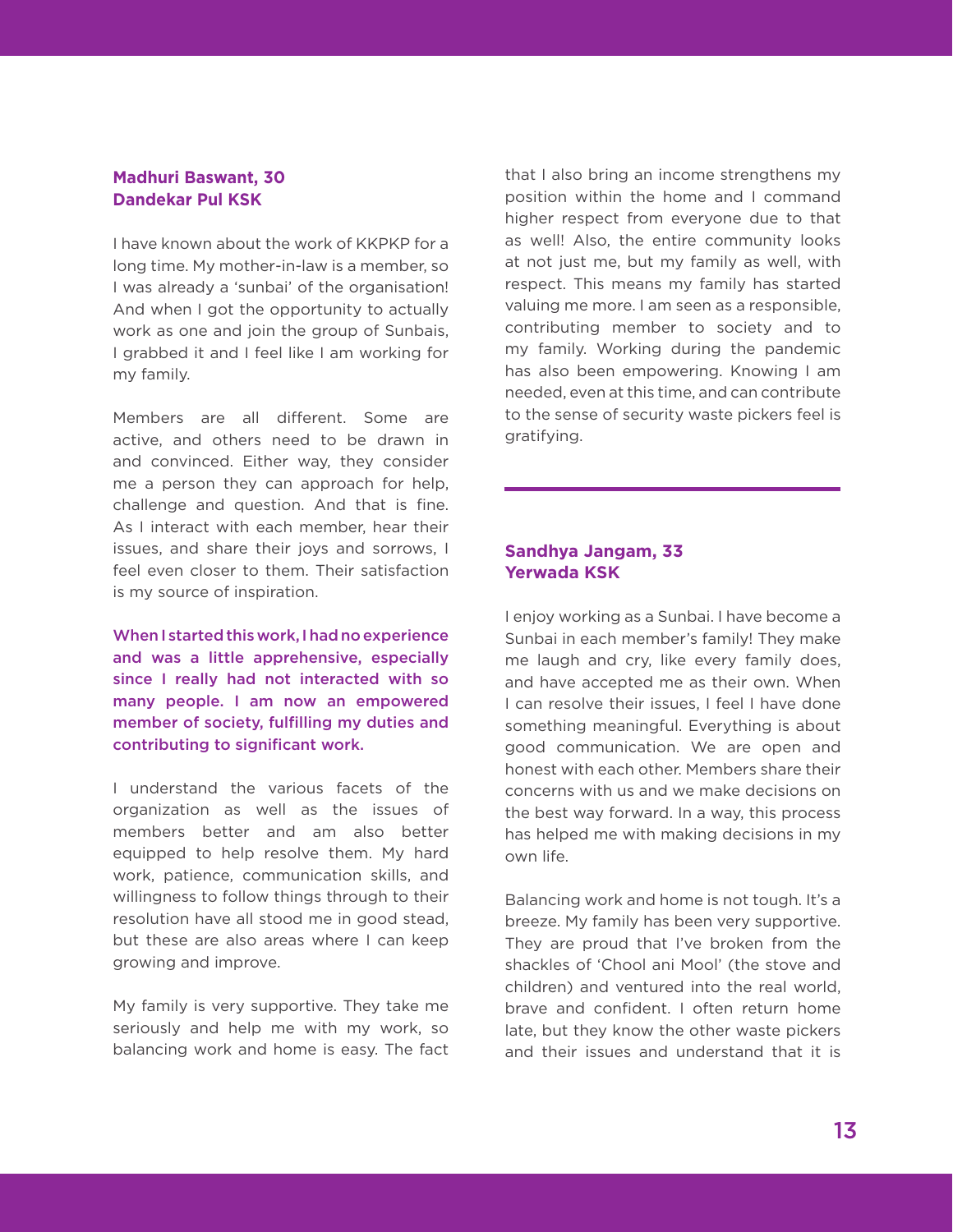my job to resolve them. This takes time, and often issues come up without any notice. They understand that this is my larger family, just as it is theirs. For years, they have seen KKPKP karyakartas (workers) work late in the community, so they accept me doing it as well.

We were initially worried about working during the pandemic, but now, just take more care to maintain hygiene, follow the protocol, wear masks, sanitize frequently, maintain distance, and keep washing ourselves, our hands, our clothes, and educate members to also do so. Our worries took a backseat when we saw the members, who were deemed essential workers, dealing with bad conditions and no guarantee of their next meal. Many kept their fears aside and continued working. That experience has shaped me in many ways. The distribution of rations by KKPKP helped strengthen the Sunbais' relationships with members. They see that we have stepped in where no one else has.

The trainings I have received so far as a Sunbai have been useful. I would like to learn English and how to use computers and understand the kind of work other organisations do so that we can replicate some of the better ideas they bring to the table. I am interested in understanding wider issues and developing a better perspective on everything.

My own confidence surprises me! I am ready to try new things, speak to men and women, argue and share ideas and information without apprehensions.

I used to vacillate about the smallest of decisions earlier and think about what people would say about what I did. Somehow, things are clearer now, and it is much easier for me to decide, act and face the consequences of my decisions as well. Travelling around the city as a Sunbai has also been an empowering experience. It has made me more confident and more capable. These are all big changes in me.

#### **Gauri Waghmare, 31 Shivajinagar KSK**

As a Sunbai, I have learnt a lot from the waste pickers. I enjoy spending time with them, listening to them and understanding their issues and resolving them. I also enjoy meeting with other Sunbais. It is great fun to be with them, to experience the camaraderie and the sharing. It's a lovely feeling. But there is nothing more fulfilling than the satisfaction of members when their issues are resolved- their problems solved. Some members actually call me 'Sunbai', some call me 'Madam'. Whatever the name, they all share their issues and concerns and expect me to resolve them and thank me when I do. I am like a family member to each waste picker. They ask after me fondly, tell me to rest when I'm unwell, and they treat me with so much love. When they come and tell my family about how I handled some work effectively, my family members beam with pride and that is worth much more than my salary!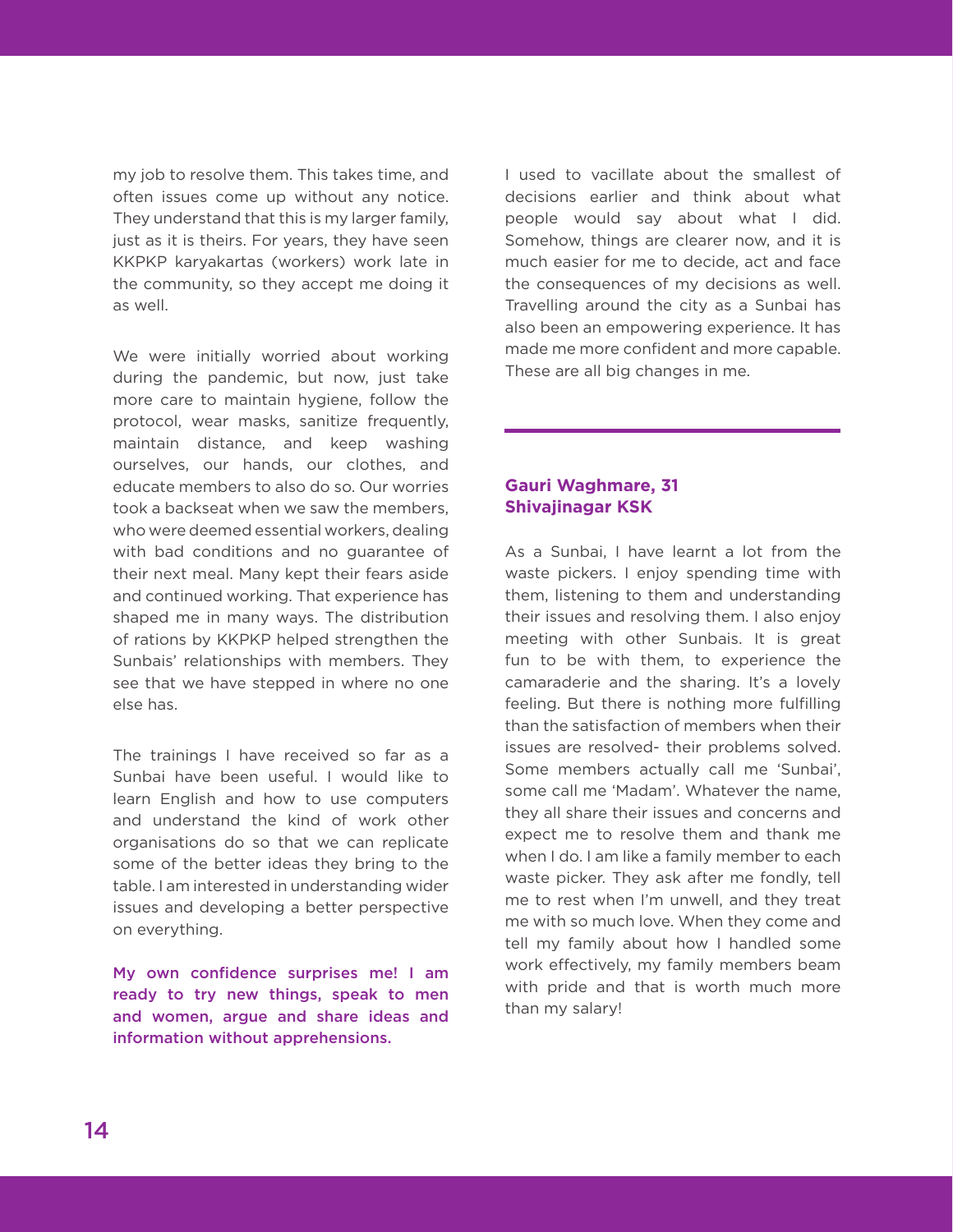Communication is a critical part of my role and our training definitely helped. My role model for good communication is my mother-in-law, who is a pratinidhi (waste pickers representative) in KKPKP. I learn just by watching her. Looking forward, I want to learn to use the computer and to ride a two-wheeler- both are musts in today's day and age and will help me in my work as well. I would also like to understand how to support members and handle domestic violence issues and alcoholism.

I used to be lost in household chores. Now, I have stepped out and I feel I have seen the world. My problems seem trivial in the larger context. Earning some money and being able to contribute to the family is empowering.

My family is supportive. I manage all my work - my composting work at SWaCH, my house work and my role as a Sunbai. Occasionally my in-laws ask me why I work so late, but when I explain they understand. They can see the change in me. I used to travel only with my mother-in-law or husband, and now I travel around the city alone. They tell me I have become the stronger and encourage me to become even stronger.

We were a little worried to work during Corona but saw that waste pickers had to be supported. They had to get rations, so we just stepped up and did it. The organization shared the safety protocol and provided training, and we have been following it.

#### **Reshma Barik, 33 Taljai KSK**

I enjoy my work as a Sunbai. I like speaking to waste pickers, explaining the work of the organization and letting them know how we can support them. As they listen, I can see them gradually accepting what I say. I think that if I can watch the seniors in the organization speak to waste pickers and conduct meetings, I'll do an even better job! I would also like to learn to speak English and to use the computer, so I can improve the way I work.

During the pandemic my initial fears of stepping out were quickly dispelled when I saw how bravely KKPKP members continued their work, in such difficult situations. My own work seemed much easier compared to theirs, so I just started doing it without worrying too much about my own health.

My work has helped me grow. I am out of the house, and I have started interacting with more people. I understand people better now. I have begun to make big decisions comfortably. Traveling used to be a big challenge, but now I have stepped out, it is easy, and my mobility has increased my overall confidence. I ask my husband to help with some of the housework and he obliges. Now we take all decisions together and consult each other on everything.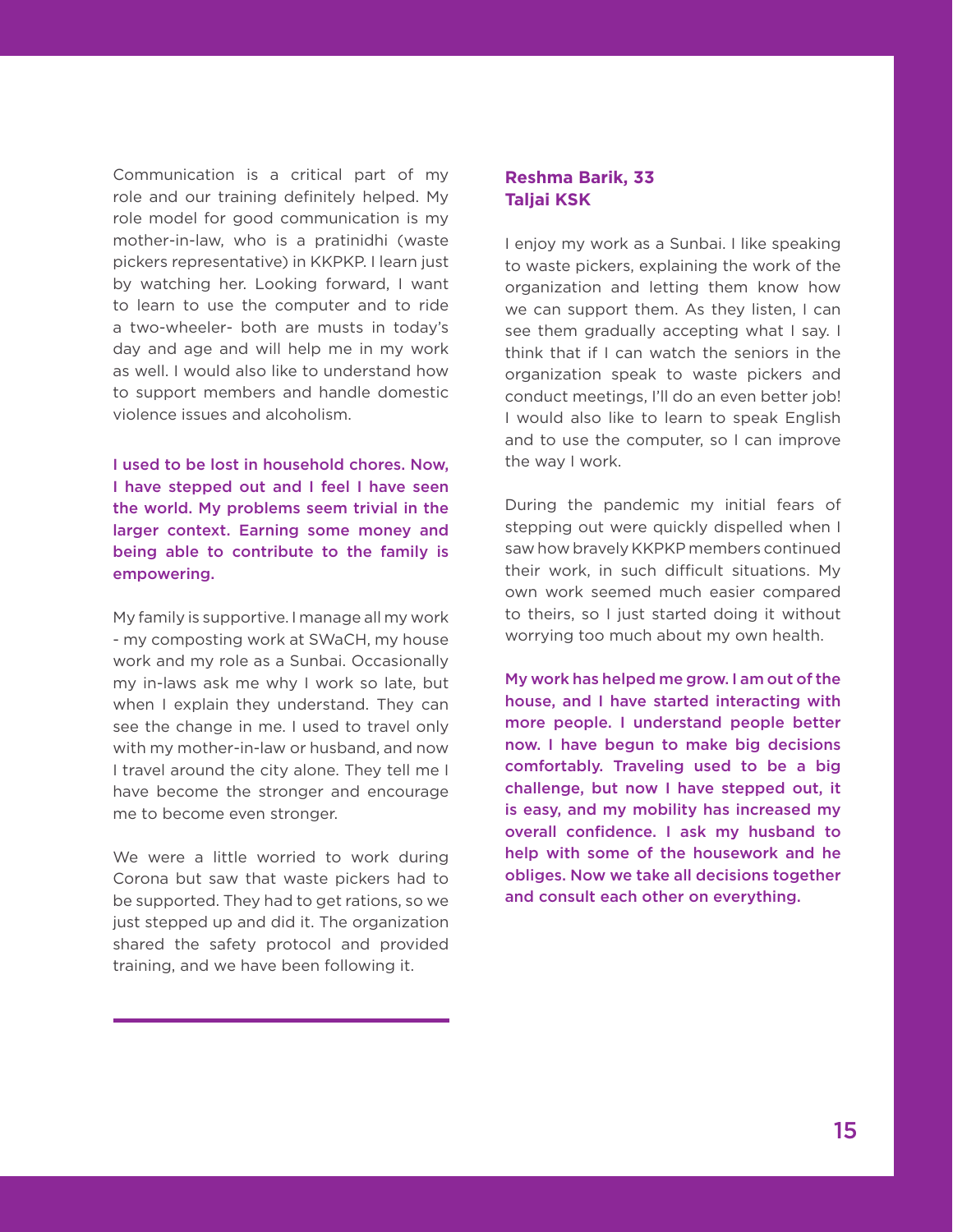# "

I used to go to the central office to fill out my children's scholarship forms. Now it is so nearby, I can do it at my convenience and at no cost to me. The Sunbais and enumerators are in the community...so that has made life much easier. With the Sunbais, communication has also improved significantly and if they don't know the answer to our questions, they can immediately call the Helpdesk or the coordinator, and our questions are answered right away. Even during Corona times, we felt we were being taken care of and that someone was looking out for us.

**Shalan Milind Mane, KKPKP member, Yerwada, KSK**

to services, programs and opportunities offered by NGOs and corporate social responsibility (CSR) initiatives. This includes scholarships for school children of waste pickers and vocational training for youth through the Lighthouse program of Pune City Connect, a public-private initiative that includes job skills training and placement programs. Additionally, corporate entities have provided digital training to all the Sunbais and partner NGOs have provided communications training to the Sunbais, and facilitated youth workshops at the kendras on a range of issues, including sexuality and relationships, and environmental issues. During the COVID-19 pandemic, corporate support has led to the implementation of a prescription filling and reimbursement program and a menstrual hygiene management (MHM) program, both facilitated through the kendras, to address service interruptions and supply chain gaps.

#### **COVID-19 Responses Facilitated**

To date, during the COVID-19 crisis, with the help of the Kendra teams, KKPKP has been able to reach 8,500 members with information, services and emergency supplies. This includes:

• Coordinated Action and Advocacy: The union has increased its engagement with other organizations to coordinate community-based action and share information. Along with 33 other organizations, they formed the Corona Virodhi Jan Abhiyan, Pune to share experiences and ideas on the pandemic,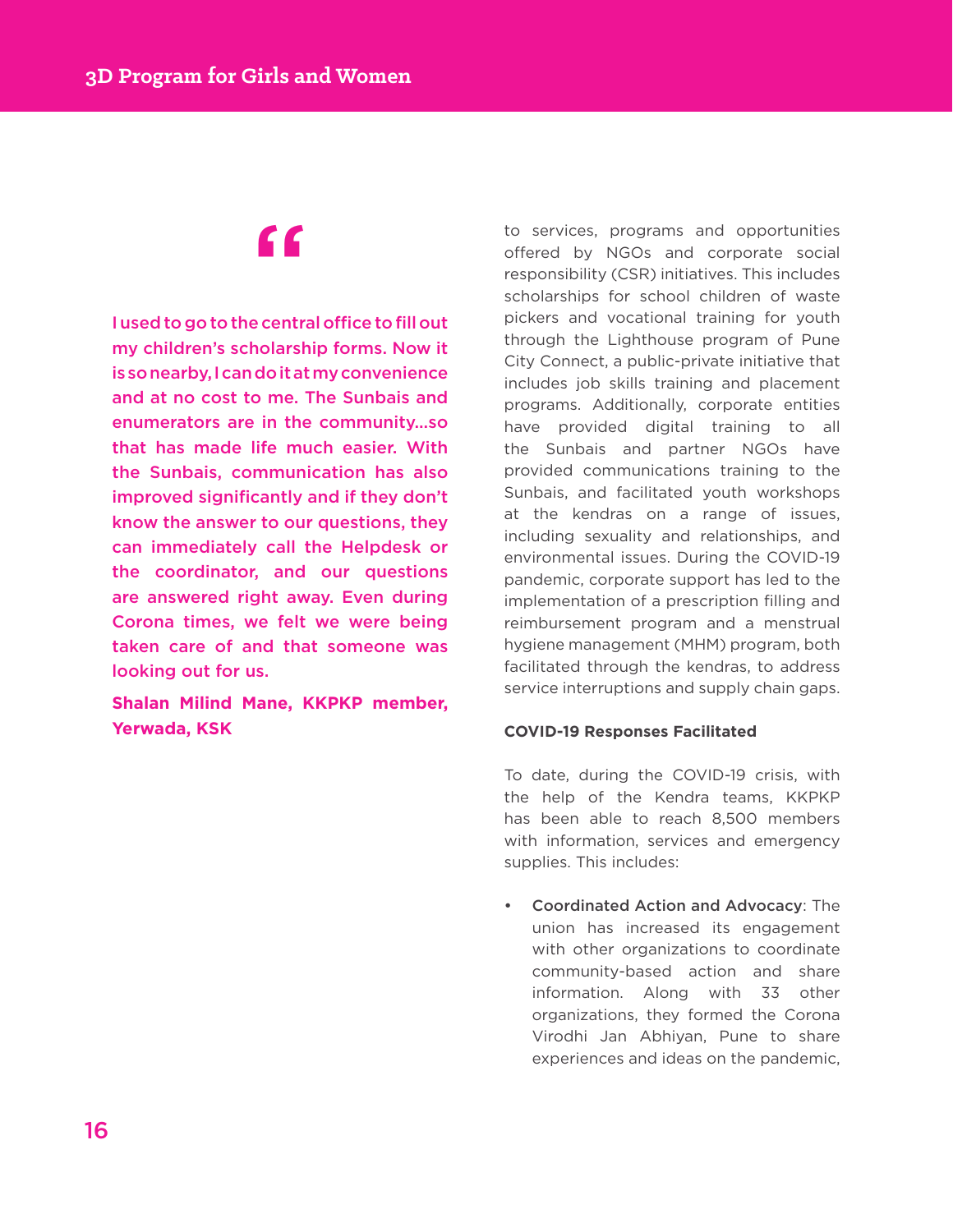strategies and resources to control it, ways to work with government authorities with a focus on community participation, and to increase government accountability to provide adequate and effective services, systems and protections.

- Tracking and Addressing COVIDrelated Needs: Many Sunbais live in slum communities that are being locked down or contained. This has made communication, tracking, information sharing, reporting, grievance redress and other processes within communities much smoother. They have also played a pivotal role convincing people to get tested, identifying and tracking those who test positive, identifying where those in need are (at home, in quarantine, in containment zones) and helping to address their needs.
- Sharing Accurate Information about COVID-19: The media has focused primarily on COVID-19 rates and not on prevention or available relief. Sunbais coordinated with other organizations working in slums and used video messaging on their smart phones to share vital information and dispel misinformation about COVID-19.
- Increasing Food Security: Lack of food and barriers to accessing rations have been a critical issue for low income communities, include those of the waste pickers during the pandemic. Through the kendras, KKPKP was able

to distribute rations secured from corporate contributions, when many members did not qualify for rations under the Food Security Act. Youth volunteers provided enthusiastic and courageous help, packing and delivering ration kits and maintaining crowd control during distribution. When the government began to allow for free or subsidized rations for those without ration cards, the Sunbais documented who was excluded, informed members of the changes in eligibility, accompanied them to ration shops and held ration shop owners accountable.

• Increasing Access to Medication: Waste pickers have a range of health conditions that have been exacerbated during the pandemic due to lack of resources, sealing off containment zones, and an inability to access medication. These include musculoskeletal pain, heart problems, diabetes, cancer and gynecological problems. Sunbais gathered data and found that about 17% of members surveyed in are experiencing health problems, most of which require medication. Waste pickers suffering from chronic illnesses requiring ongoing medication are being supported through a shortterm grant secured by KKPKP from a local corporate partner. Decentralized pharmacists are being identified and designated for the sale of prescription drugs. The enumerators and Sunbais ensure that the prescriptions are shared with chemists and medications are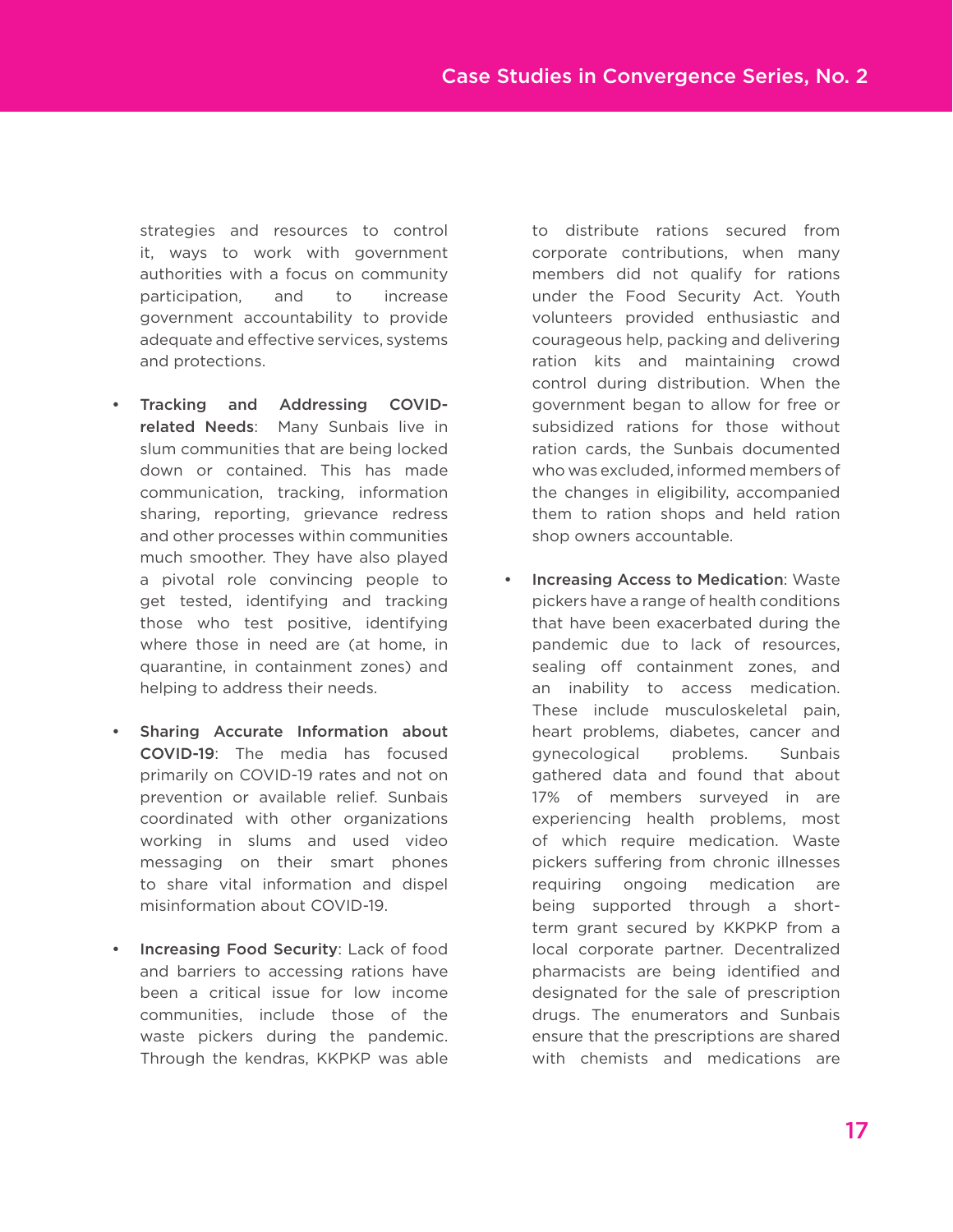# "

When the pandemic struck, my first thought was for my family; what will happen to us if we contract COVID? But when work started and we had to distribute rations, and each kit meant a family could survive for two more weeks, I realized that is a much bigger priority and I just immersed myself in that work. My family is proud of my work, as it helps so many, so I have their complete support.

**Pravin Khilare, Enumerator, Hadapsar KSK**

picked up. To minimize delay, travel, and multiple handling of documents and to maximize physical distancing, scanned receipts are procured and waste pickers are reimbursed for the cost of their medications via bank transfer.

• Increasing Menstrual Health Options: KKPKP has procured reusable cloth sanitary napkins through corporate partners,2 providing a subsidized, environmentally sound option. Sets of four pads, which last up to three years, are being distributed by Sunbais, who also provided basic information about their use. The users are being tracked to document their experiences. The pads are proving to be popular and there are plans to expand the program to reach up to 5,000 women.

The youth volunteers' enthusiasm has been infectious. The times are difficult but the presence of youth in these relief activities keeps everyone's morale and spirits high.

**Atul Bhalerao, Help Desk Lead, Education**

# **INSIGHTS AND LESSONS LEARNED**

#### **Decentralization Plus Convergence Works**

The Kashtakari model demonstrates how a decentralized approach that converges access to programs from a range of sectors can successfully make programs more accessible. The model provides a conveniently located and timed onestop shop, with single-window access to the programs and benefits of various departments from national, state and city

<sup>2</sup> Partners include Yardi Software India Pvt Ltd's Corporate Social Responsibility initiative, Yardi Vasti Vikas Prakalp (YVVP) in Pune, and EcoFemme, a women-led social enterprise, based in Tamil Nadu.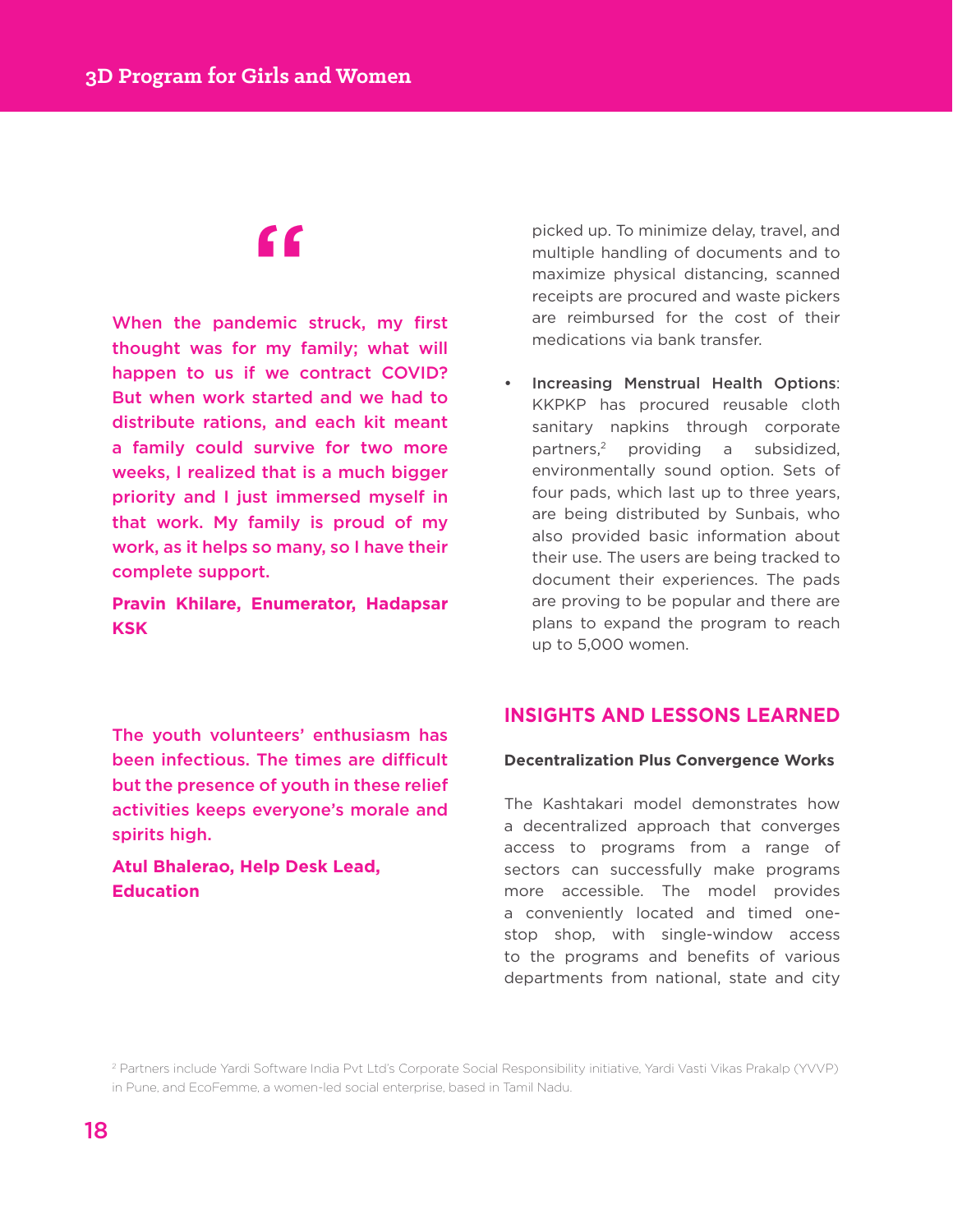government, as well as NGO and corporate programs. The burden of access is taken off the client, who is already vulnerable and overstretched.

#### **Location is Important**

The location of the kendras has proved to be important and requires careful consideration. The union has found that the proximity of a kendra to a critical mass of waste pickers has led to increased ownership and participation by members. There is greater awareness that the kendra is there for them to help them access services, address issues with local municipal officials and councilors, and address grievances and other issues. Additionally, placing the KSKs in municipal spaces embeds them within the public sphere, ensures a partnership with the municipality, and provides a good foundation for scaling up across the city. However, since they are assigned, sometimes informally, by different PMC departments or elected representatives, the kendras can be subject to the interests of their respective benefactors and have to contend with the demands of local community groups who may feel they 'own' them. In some cases, they have had to change location which has disrupted services. A longer term, sustainable alternative, including the option of investing in formal offices that a collective of organizations can fundraise to invest in, is being considered.

# "

The decentralized approach has enabled us to reach members in smaller, manageable pockets and we are reaching more people in a shorter span of time. A deeper personal rapport is built with the members and communication has significantly improved. Follow up has become smoother and simpler. Getting documents together has become more systematic. And, all programmes have become easier to implement and take to scale in a shorter time frame...But not all members benefit from the kendras yet. The need for protected, long-term space and infrastructure cannot be overemphasized.

**Sayali Pradeep, KSK Coordinator**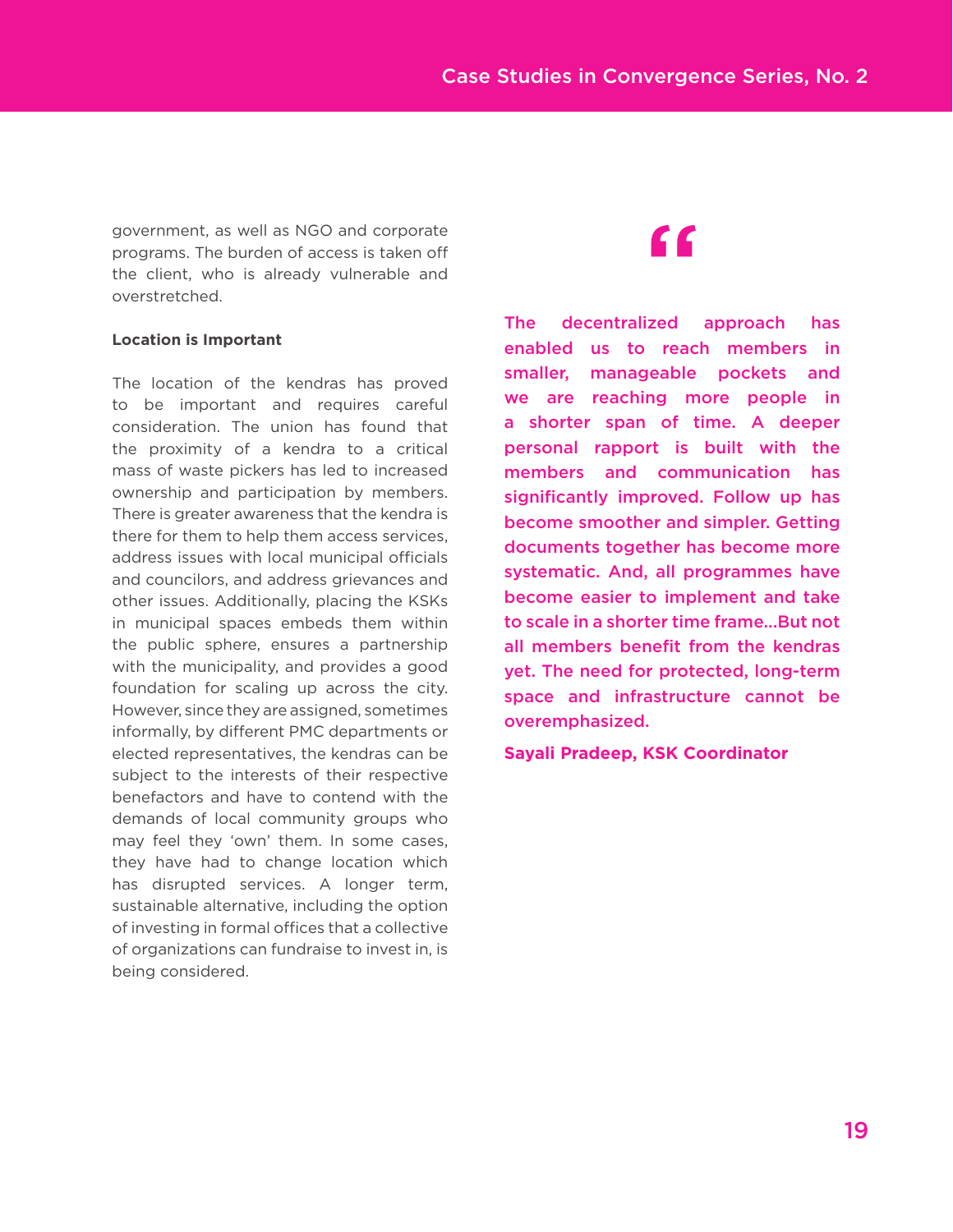#### **The Model Empowers Women**

In addition to providing vital communitybased services to waste pickers, so far, the kendras have provided opportunities to empower the young women who work with them (see In Their Own Words). By working as community mobilizers, the Sunbais are earning a livelihood, many for the first time. They are also challenging prevalent social norms and stereotypical expectations that young wives and mothers should prioritize their family's domestic requirements and be home in the evenings. The Sunbais are learning new skills, increasing their mobility, and growing in confidence and becoming more assertive. As they are being recognized as indispensable resources in the community, their social status within the families and in the community has increased.

#### **The Model Empowers Youth**

While the youth volunteer's participation is less consistent than the enumerators and Sunbais, they are becoming actively involved in the kendras. They have raised awareness of educational entitlements and scholarship programs, tracked scholarship recipients, and have participated in awareness raising sessions on issues such as child labor, child marriage, domestic violence, environmental degradation and caste-based injustice. Through these and other activities, they are building their leadership and advocacy skills.

#### **Decentralized Operations Strengthen Outreach and Collective Action**

After over 27 years of mobilizing waste pickers to gain voice and strength at the municipal, state and even national levels, the Kashtakari model is proving to be a platform through which the union and cooperative can re-energize and expand mobilization, strengthen collective action, raise their profile and level of activity in communities across the city, and engage newer and less active members. Outreach to members has improved through the Sunbais, who can quickly and easily reach the members within their jurisdiction. The union has been able to reconnect with members they lost touch with and reach younger, new members. Other informal workers, such as domestic workers, could be reached and mobilized in the same way. Additionally, the success of the kendra teams in facilitating emergency responses during the COVID-19 pandemic demonstrated the power of both the model and collective action at the local level. Finally, youth participation has increased because of the decentralized model. Youth are visiting their community kendras to attend programs on issues of importance to them, including sessions on the environment, and on sexuality and relationships. Ultimately, the Kashtakari model is not just a service center, but can be seen more broadly as a political and community mobilizing platform.

#### **Increase Links to Government Programs**

To further improve access to schemes and increase accountability by government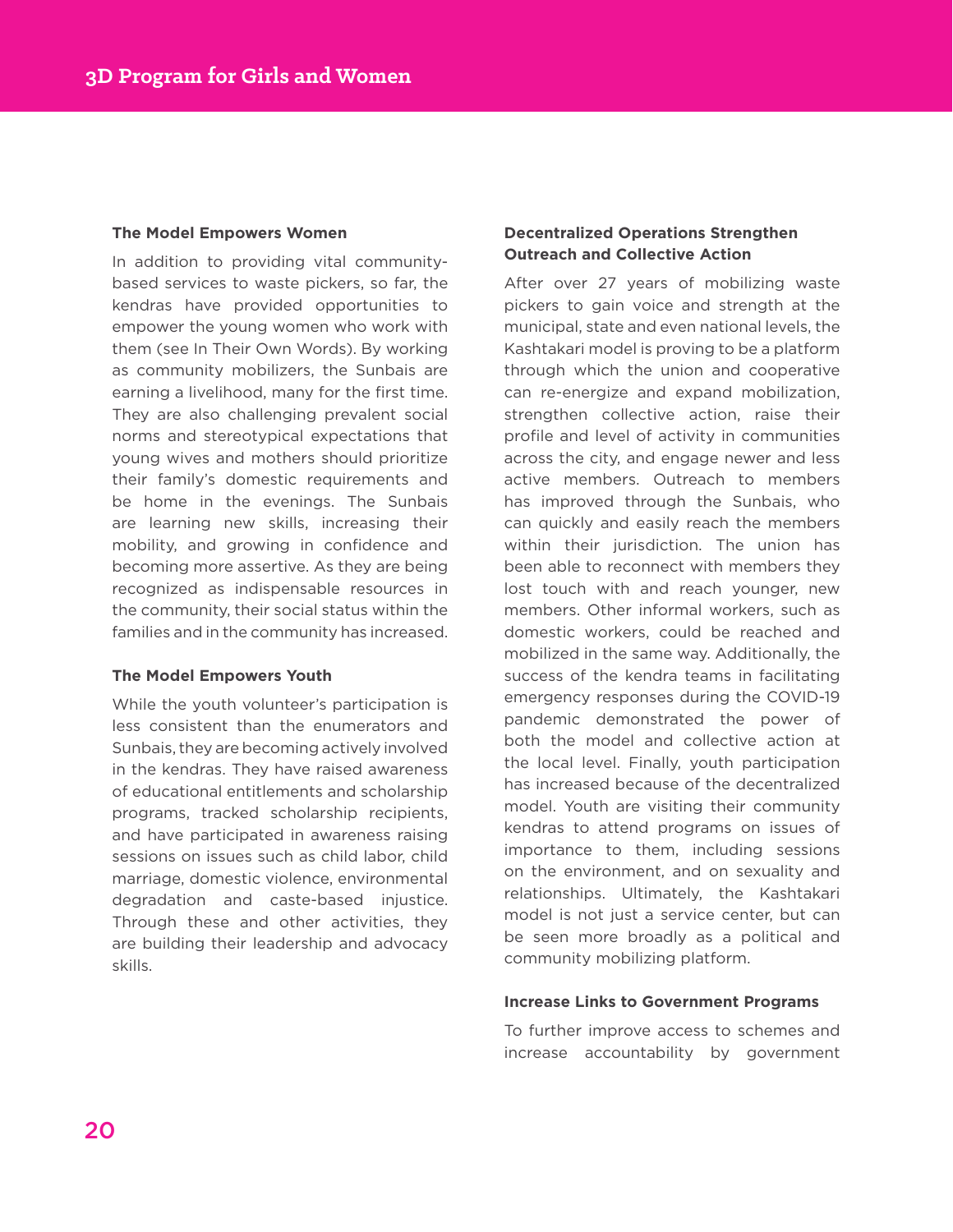programs, there are plans to link the kendras more directly to relevant municipal and other government officials at the community level, including government health outreach and early childhood development workers, as well as National Urban Livelihood Mission officials. As accountability increases, the union will track both enrolment in schemes, as well as perceptions of waste pickers of government programs and processes to feed back to government authorities.

#### **The Kendra Network can be Mobilized in an Emergency**

The Sunbais were hired just before a terrible flood hit Pune City, during which many waste pickers lost their homes and belongings. Since they were from those communities that were directly affected, the Sunbais were instrumental in helping the union identify those in urgent need and in facilitating flood responses.

The COVID-19 pandemic initially disrupted the work of the Kashtakari model. However, since the waste pickers were designated as essential workers and since their socioeconomic conditions were further challenged, their need for services and information continued and the kendras quickly adapted. In fact, community networks and services, such as the kendras, put in place earlier to mitigate disparities, have proved to be critical conduits of information, services and supplies in COVID-19 responses, reaching the most vulnerable. KKPKP's recent investments in these community-based platforms has helped the relief work significantly.

# "

The KSK staff are all local and therefore able to reach every member at their doorstep. This has improved contact and soon, we will be able to see the results and members will recognize the need for collectivization and action at the local level. Regular, decentralized meetings will further strengthen this model, and issues like access to rations in the Public Distribution System, effective resolution of domestic violence issues, and other civic issues will be taken up and redressed locally.

**Sayali Pradeep, KSK Coordinator**

During the quarantining of entire communities, it's been a great advantage to have Sunbais who can immediately share information about the situation on the ground – what are the needs and concerns, and who is where. Due to the regular interaction between the Sunbais and the members during the COVID pandemic, their confidence in KKPKP has gone up.

**Mariavva Mallagi, Waste picker Representative, Shivajinagar KSK**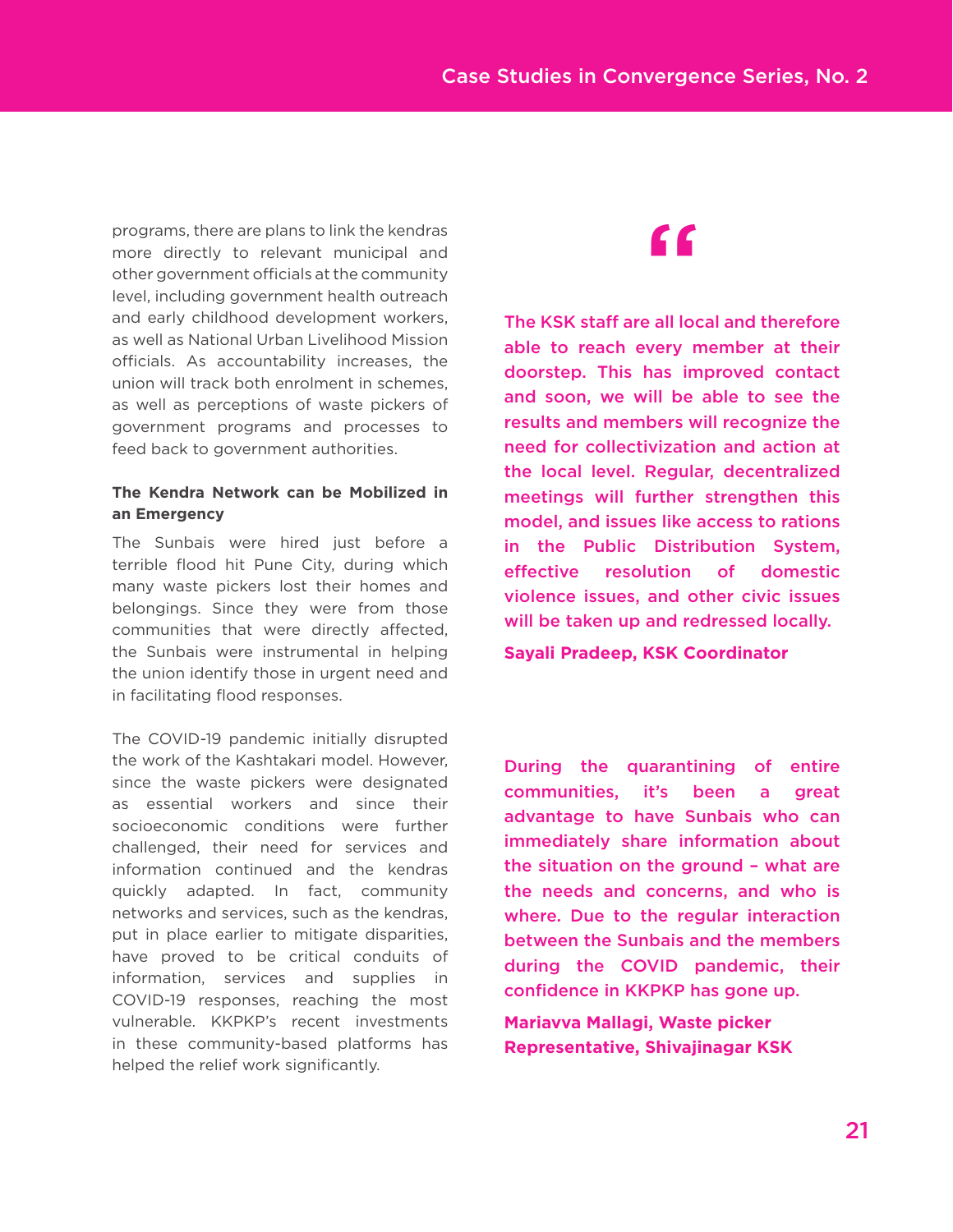# **CONCLUSIONS**

In its first year of operation, the Kashtakari model has successfully increased access to and enrolment in government programs and entitlements, and some NGO and CSR programs by waste pickers and their families. In addition to facilitating social inclusion through access to financial, social and emergency services, the kendras are creating opportunities for more local mobilization and advocacy. While it was conceived of as a service delivery platform, the model can now be seen more broadly as a political and community mobilizing platform for the union and its staff and members and a community-led accountability mechanism for the government.

The Kashtakari model was put in place in Pune City about a year before the COVID-19 pandemic struck. At the beginning of the pandemic, waste pickers were deemed essential workers in Pune and with the support of KKPKPK and SWaCH have courageously provided vital waste management services at significant risk to themselves and their families. The Kendra model, because it is decentralized, has proved to be extremely useful in times of crisis, as demonstrated through the effective distribution of information, services and goods during COVID-19. The need for convergence in a decentralized way has been validated, and those who staff the centers have been empowered as community mobilizers.

Given these successes, even within the context of a global crisis, the Kashtakari model has proved itself as a model that

should be fully resourced and, with technical support from KKPKP, scaled up across Pune City by the municipalities. It should be extended to reach all vulnerable families, including those of other informal workers in the city. As part of that process, the municipalities should designate neutral spaces where community-based staff and volunteers can operate.